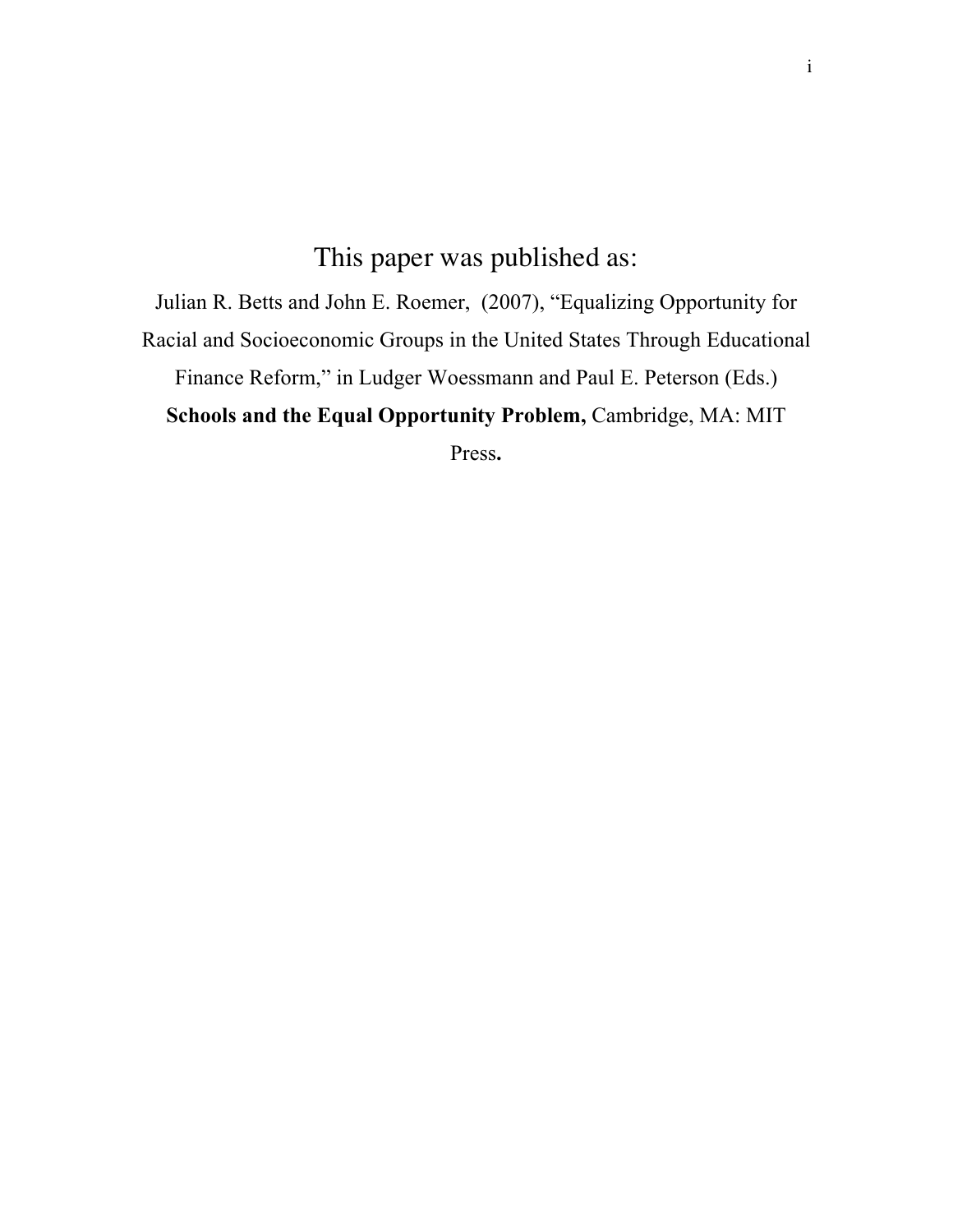# "Equalizing Opportunity for Racial and Socioeconomic Groups in the United States Through Educational Finance Reform"

by

Julian R. Betts\*\*

Department of Economics

UCSD, La Jolla, CA 92093-0508

(858) 534-3369

and

The Public Policy Institute of California

jbetts@ucsd.edu

and

John E. Roemer

Departments of Political Science and Economics

Yale University

New Haven CT 06520

john.roemer@yale.edu

June 2005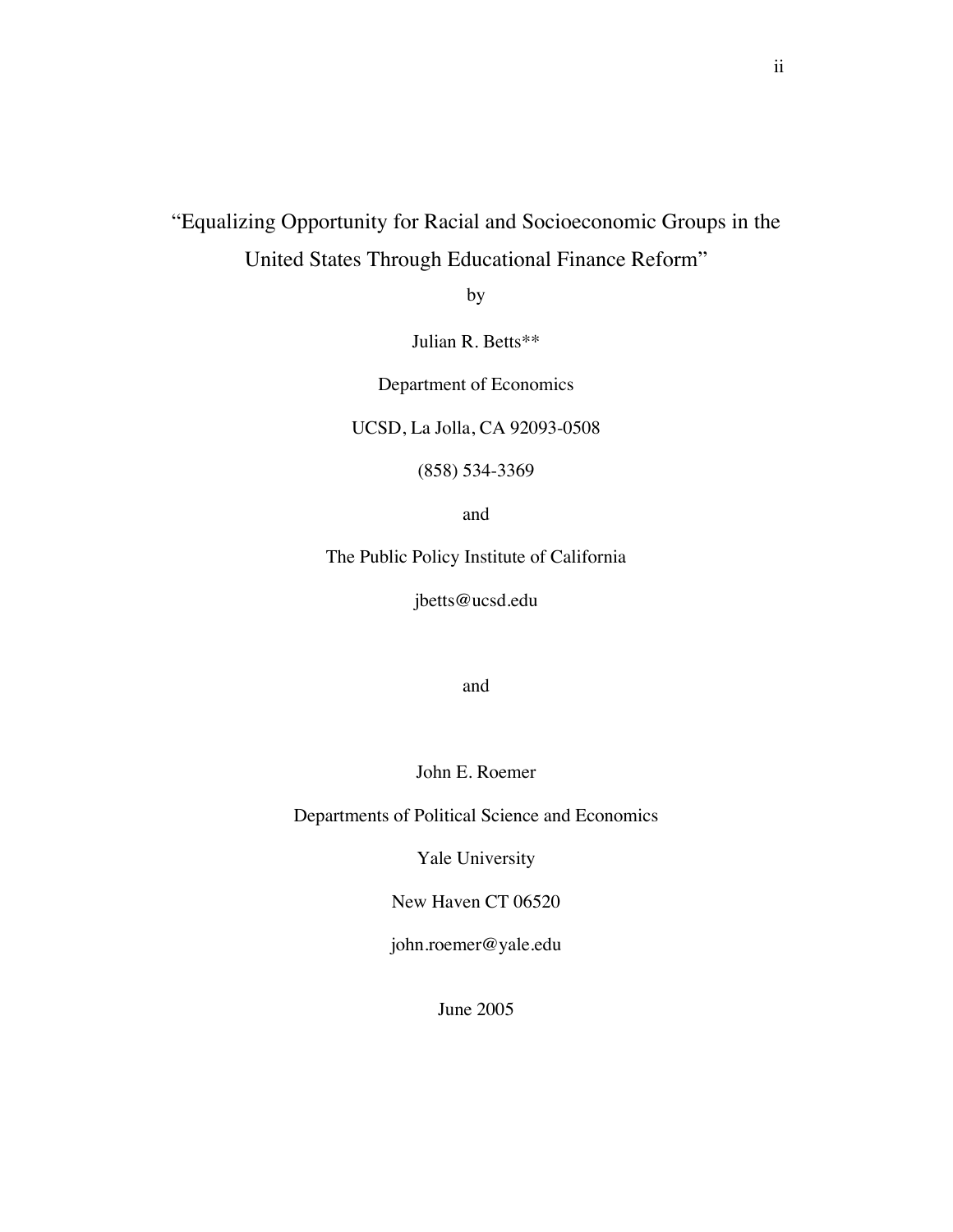An extended version of this chapter, which contains regression results, can be obtained as a UCSD Department of Economics Discussion Paper 2005-14, available at http://econ.ucsd.edu/publications/papers2005.shtml, and also as a Cowles Foundation Discussion Paper (forthcoming 2006). The research for this project has been partially funded by the John D. and Catherine T. MacArthur Foundation and the Public Policy Institute of California. For many helpful suggestions we thank two anonymous referees, Paul Peterson and Ludger Woessmann, audiences at numerous conferences including the CESifo/PEPG conference in Munich, the Association for Public Policy Analysis and Management (APPAM), the North American Winter Meetings of the Econometric Society, and the annual meetings of the Canadian Economic Association, and at departmental seminars including the University of Texas, Austin, the Massachusetts Institute of Technology, Stanford University, Claremont Graduate University and the University of California, Santa Cruz. We also would like to thank Ron White for valuable research assistance.

\*\*corresponding author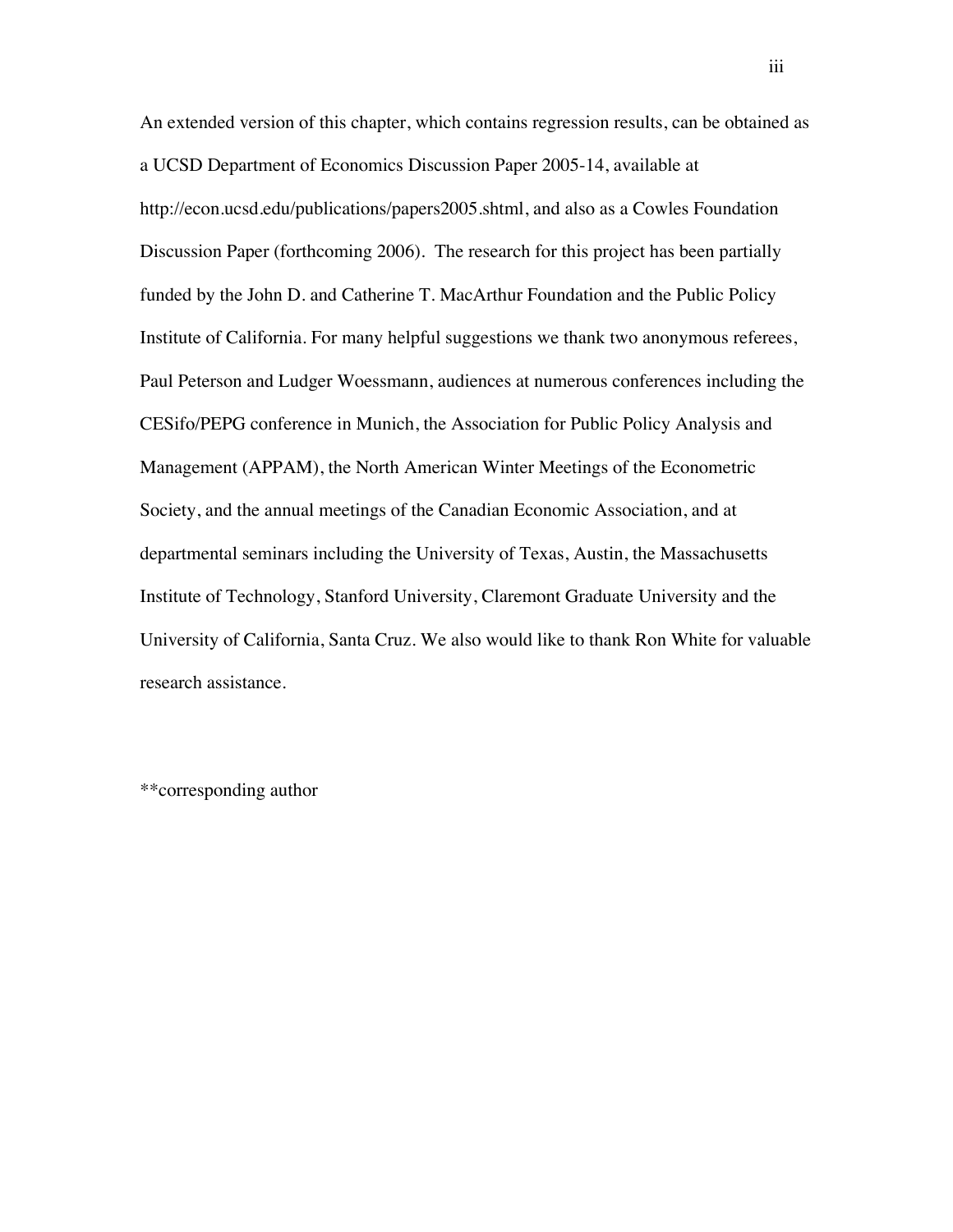### 1. Introduction

Education is perhaps the main tool that democracies use to attempt to equalize economic opportunities among citizens. It is commonly thought that opportunity equalization, in that dimension, is implemented by the provision of equal educational resources to all students. We will argue here that that is not so, and we will attempt to compute the distribution of educational spending in public schools in the United States that would equalize opportunities for a measure of economic welfare, namely, earning capacity.

Notably, in the United States lawsuits over the last 35 years have challenged the constitutionality of public education finance systems in most states. Subsequent court orders have typically acted to reduce gaps in spending per pupil between have- and have-not districts, while increasing the power of state governments to control spending.<sup>1</sup> Further, these court cases have tended to shift in focus over time from the simpler view of equal opportunity described above, namely equalizing resources, towards an alternative that instead espouses equalizing *outcomes* such as test scores and graduation rates. This approach is much closer, but still not identical, to the definition of equal opportunity presented in this paper. This shift away from equal resources to equal outcomes has been embraced by the "school adequacy" movement, which through court cases has argued that all schools should be held to a set of minimum outcome standards. In many cases adequacy proponents have successfully argued that holding all schools to equal absolute standards means that society must spend *more* on schools that serve less affluent students. Hoff (2004) writes that "Plaintiffs' success in adequacy-based school finance suits began with the 1989 Kentucky Supreme Court decision that declared the state's school system unconstitutional and ordered the legislature to appropriate enough money 'to provide each child in Kentucky an adequate education.' The

1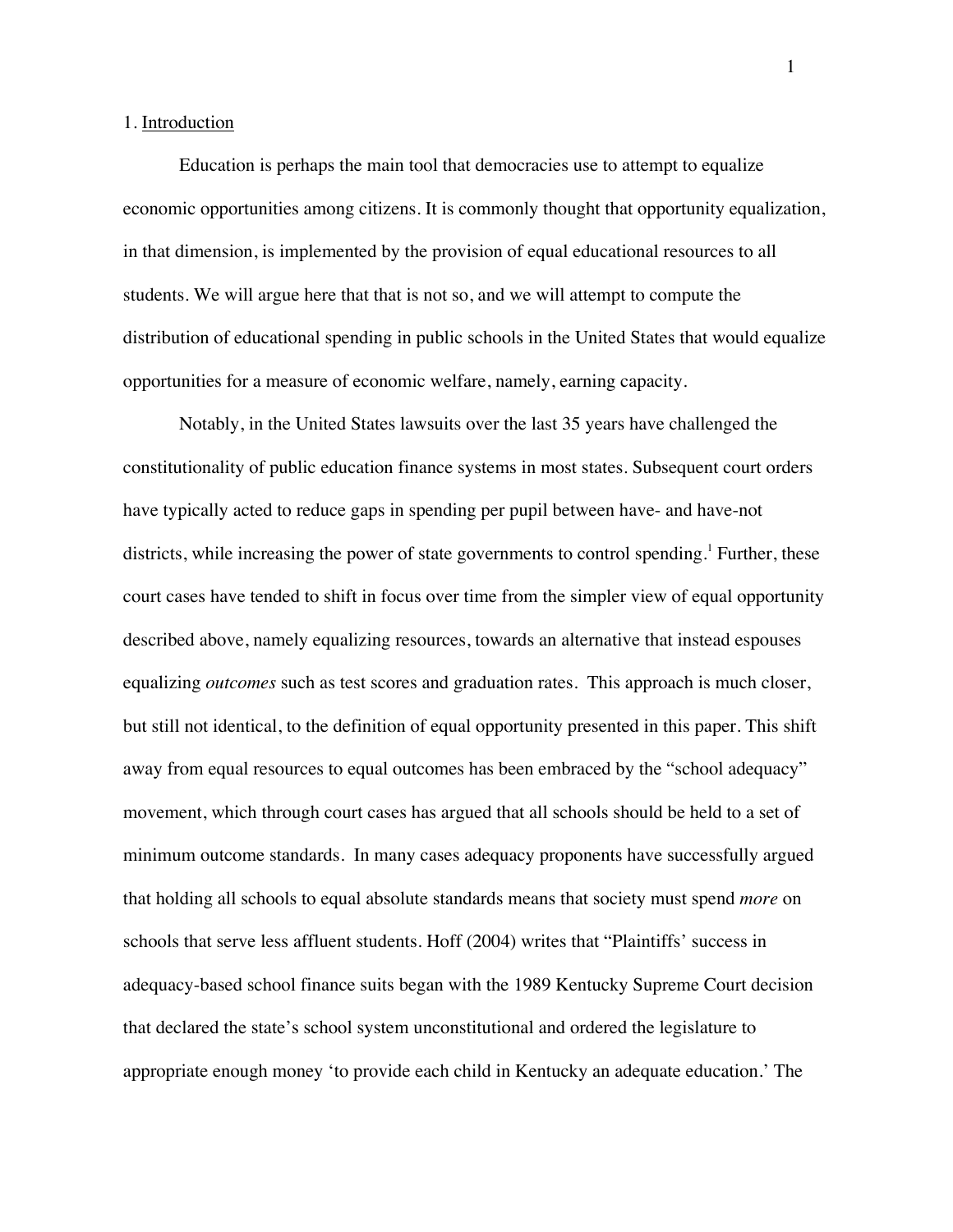decision shifted the legal debate away from 'equitable' funding, or money spread fairly among districts to 'adequate' funding, or whether the state spends enough."

In one well known adequacy case, the Campaign for Fiscal Equity v. State of New York, the plaintiff sued on the grounds that the status quo did not offer New York City students the "sound, basic education" promised by the state constitution. In late 2004 a court referee panel recommended an increase in spending for New York City schools by \$5.6 billion, or 45 percent. (Hoff, 2004)

Over the last thirty years, and throughout the last century, public school systems have also radically increased real spending per pupil. (See e.g. Hanushek and Rivkin, 1997 or Betts, 1996.) Significant bodies of empirical work examine the impact of school spending on adults' earnings. This literature has yielded mixed results, but most papers indicate that increased school spending is associated with, at best, rather small gains in adult earnings.<sup>2</sup> Relatively little work has used this literature to estimate the magnitude of educational reform required to equalize opportunities across workers from different backgrounds. An analysis requires estimates of the impact of finance reform on earnings for each type of worker, and an analysis of the required reallocation, or increase, in education dollars needed to level the playing field. This paper seeks to provide estimates of the extent to which increasing spending per pupil contributes to creating equality of opportunity.

We intend our work as a positive analysis of what is possible, rather than as a normative analysis of what should be done. Indeed, proponents and opponents of equal opportunity alike should share a desire for a better understanding of what re-targeting of educational dollars might achieve, and the attendant costs.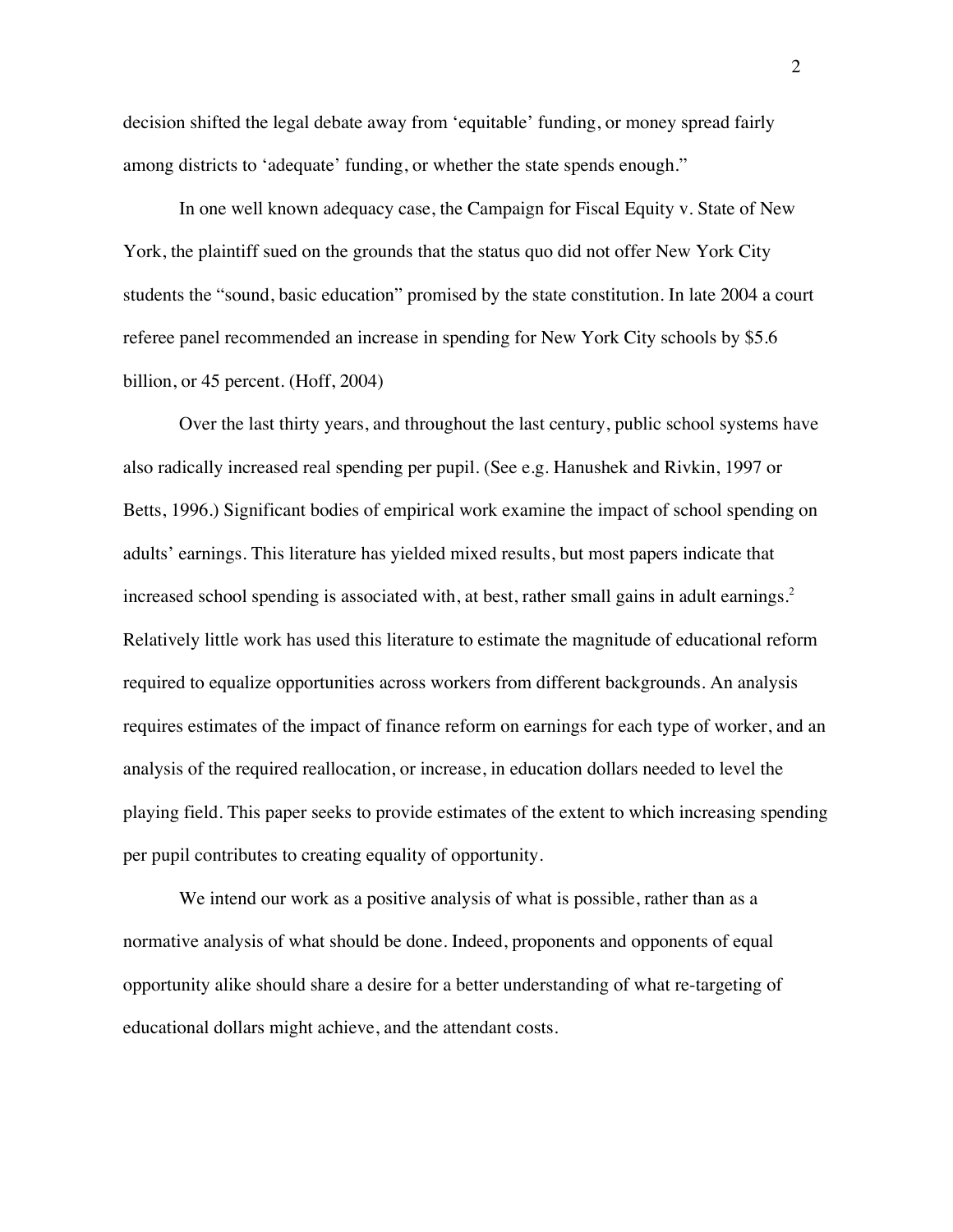Using the National Longitudinal Survey of Young Men (NLSYM) data set, we find that implementing an equal-opportunity policy across men of different races, using educational finance as the instrument, and ensuring that no race received less than the average observed nationally, would require spending nine times as much on black students, per capita, as on white students. Even the lower bound of bootstrapped confidence intervals for the policy estimates suggests large reallocations between races. An equal-opportunity policy across men from different socio-economic backgrounds that ignores race does almost nothing to equalize wages across races. Similarly, an alternative definition of equal opportunity, which holds that all students should receive identically funded schools, and letting the wage results fall as they may, does almost nothing to reduce the wage gaps between racial groups. The main reason for this is that a policy of "equally funded schools" takes no account of the large gaps in human and social capital that exist among very young, even pre-school children.<sup>3</sup>

For inter-racial allocations, we find evidence of a tradeoff between equity and total product, with reallocation lowering the wage bill by about 5%. In contrast, for reallocations based on parental education, equalization increases the wage bill by about 2% because the impact of school spending appears to be slightly higher for those with less highly educated parents.

The next section outlines the theory of equal opportunity, and discusses the evolution of equality of opportunity in the United States over the last thirty years. Section 3 describes the data and discusses estimates of the impact of school spending. Section 4 summarizes the algorithm used to compute the equal-opportunity policy and the optimal spending per pupil by group. It also examines the implications of a "race-blind" equal-opportunity policy for the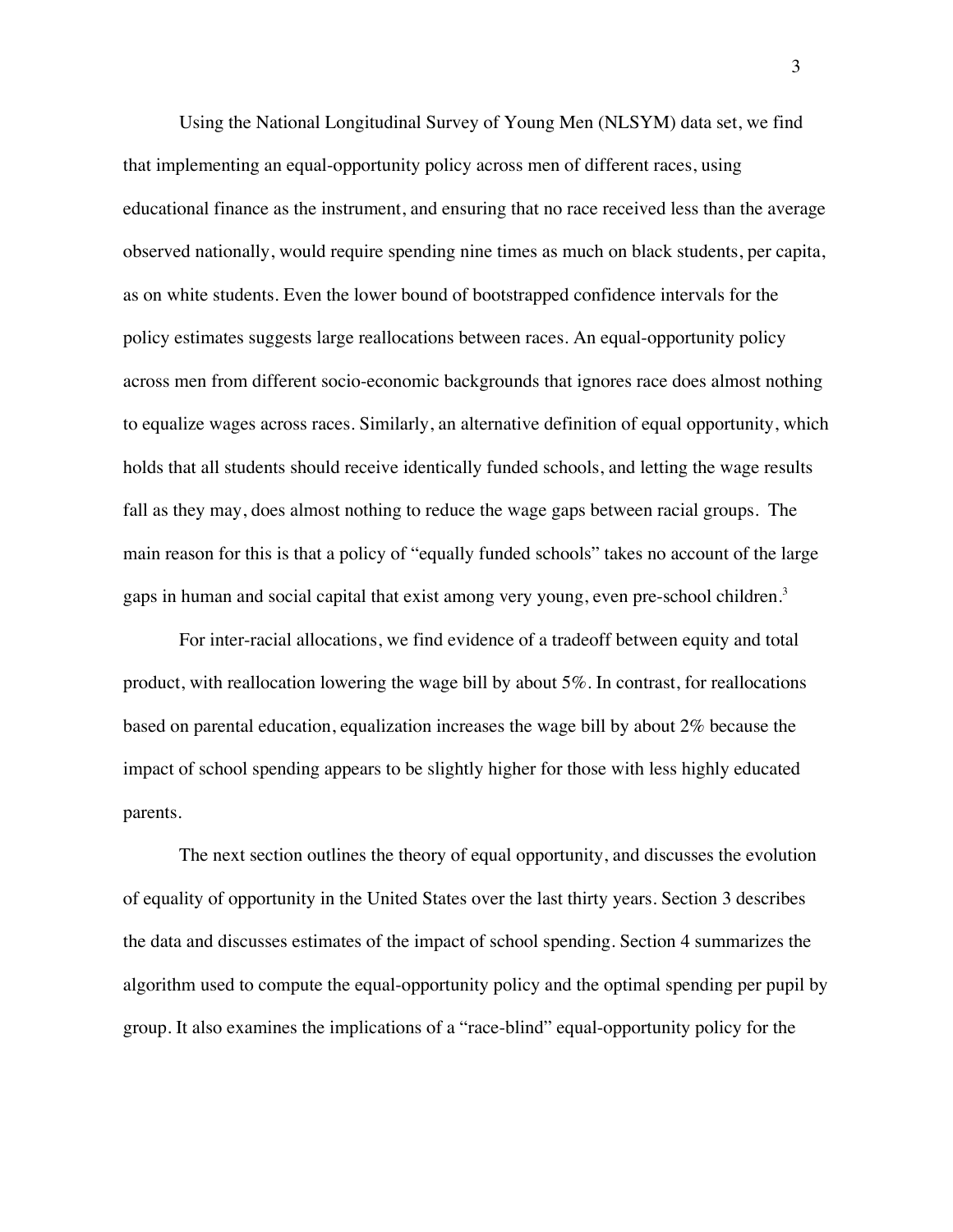black-white wage gap. Section 5 compares the costs and benefits of reallocating educational expenditures. Section 6 provides a summary of the paper's policy implications.

# 2. The Theory of Equality of Opportunity

Our goal is to calculate the reallocation of educational spending needed to equalize opportunities among students for future earning capacity. To do so first requires a short review of a theory of equal opportunity that one of us has recently elaborated (Roemer [1998]), a theory that attempts to formalize the 'level the playing field' metaphor. The troughs of the playing field, in that metaphor, are the disadvantages that individuals suffer, with regard to attaining some goal (here, the capacity to earn income), due to *circumstances* for which society believes they should not be held accountable -- such as their race, or the socioeconomic status of their parents. In contrast to circumstances, an equal-opportunity ethic maintains that differences in the degree to which individuals achieve the goal in question that arise from their differential expenditure of *effort* are, morally speaking, perfectly all right. It is crucial to understand that by effort we mean not only the extent to which a person exerts himself or herself, but all the other background traits of the individual that might affect his or her success, but which we exclude from the list of *circumstances*. The partition of causes into circumstances and effort is the central move that distinguishes an equal-opportunity ethic from an equal-outcome ethic. Although an equal-outcome ethic implicitly holds the individual responsible for nothing, an equal–opportunity ethic emphasizes that an individual has a claim against society for a low outcome only if he expended sufficiently high effort.<sup>4</sup>

Five words constitute the relevant vocabulary: circumstances, type, effort, objective, and instrument. A *type* is the set of individuals with the same circumstances. The *objective* is the condition for which opportunities are to be equalized, and the *instrument* is the policy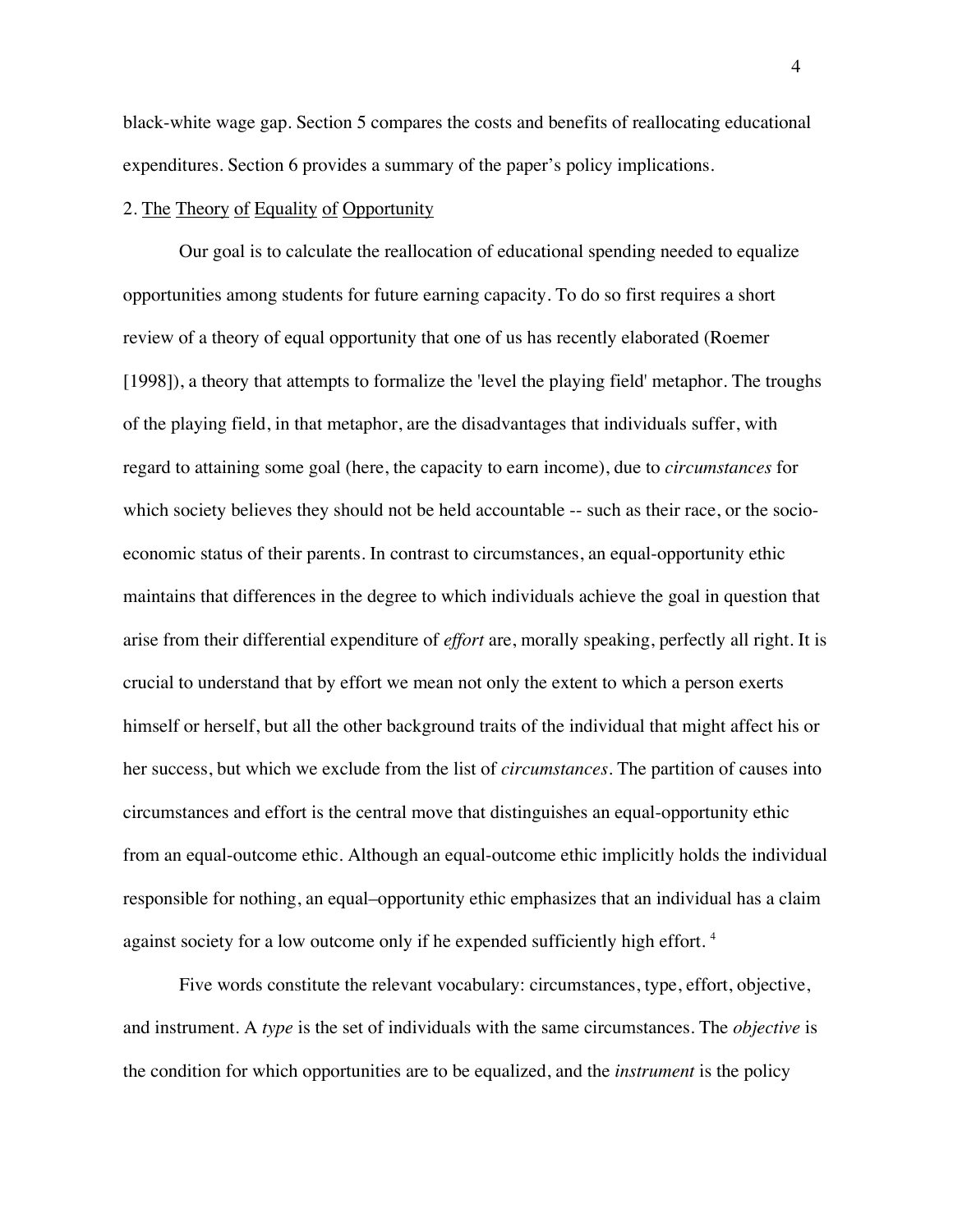intervention -- in our case, educational finance—used to effect that equalization. Roughly speaking, the equal-opportunity (EOp) policy is the value of the instrument which ensures that an agent's expected value of the objective is a function only of his effort and not of his circumstances. Thus, educational finance, if it is to equalize opportunities for future earning capacity, should ensure that a young person's expected wage be a function only of his effort and not of his circumstances.

Suppose that a list of circumstances has been specified, as has a scalar measure of effort, *e*. First, we partition the relevant population into *T* types. Let the expected value of the objective for individuals in type *t* be a function  $u^t(x,e)$ , where *x* is the 'resource' that the individual is allocated by the policy instrument. Suppose for the moment that all those in type *t* are allocated an amount x' of the resource -- in our case, educational finance. The ensuing distribution of effort in that type will be denoted by a probability distribution  $\mathbf{F}'(\cdot, x')$ .  $(x^t)$  is a parameter of the distribution.) These distributions will differ across types, even if different types receive the same amount of the resource. Note that the distribution functional  $\mathbf{F}^t$  is a *characteristic of the type*, not of any individual. This apparently trivial remark is important.

Equality of opportunity holds that individuals should not be held responsible for their circumstances, that is, their type. In constructing an inter-type-comparable measure of effort, we must recognize that some individuals come from types that have 'good' distributions of effort, and some from types with 'poor' distributions -- for coming from a type with a poor distribution of effort should not count against a person. We therefore take the inter-type comparable measure of effort to be the *quantile* of the effort distribution in his type at which an individual sits. We say that all individuals at the  $\pi^{th}$  quantile of their effort distributions, across types, have tried equally hard.<sup>5</sup>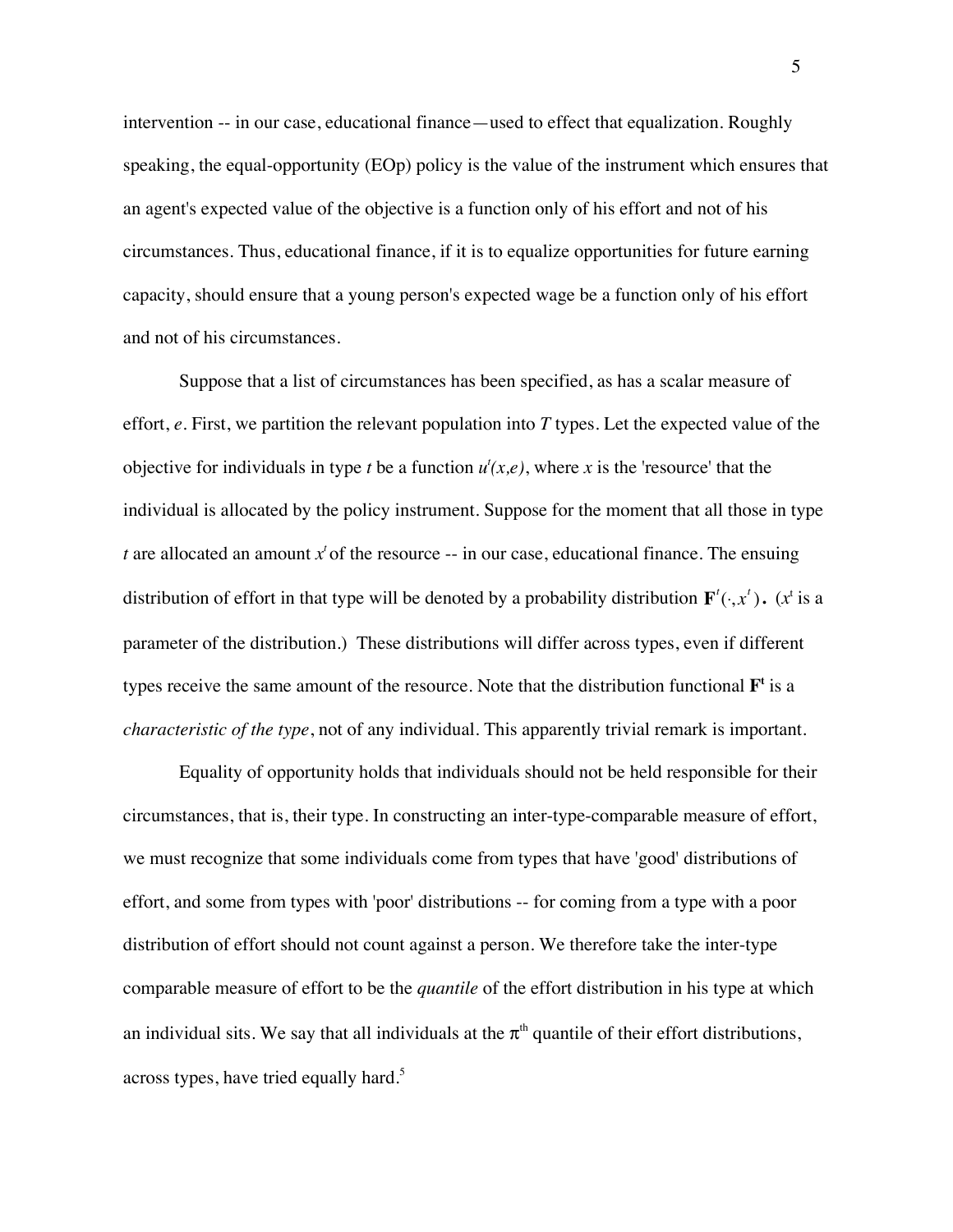To restate this important point, it would be wrong to pass judgments on the quality of effort expended by individuals in different types by looking at their pure expenditure of effort, for those raw effort levels are polluted, as far as our theory is concerned, by being drawn from distributions for which we do not wish to hold the individuals responsible. The *distribution* of effort of a type is a characteristic of the type, not of any individual, and as such, it is a circumstance as far as the individual is concerned. To the extent that an individual's effort is low in absolute terms because he belongs to a type with a low mean effort, the individual should not be held responsible. We therefore say that the best measure of an individual's effort is his effort relative to effort of others in his type, as captured by his rank or quantile on the effort distribution of his type. We thus treat two individuals in different types, who sit at the same quantile of the effort distributions of their types, as having tried equally hard.

Our task is therefore: to find that value of the policy which makes it the case that, *at each quantile*, the expected value of the objective *across types*, is 'equal.' Since equality will virtually never be possible, we really mean 'maximin' where we just wrote 'equal.' Unfortunately, even this instruction is incoherent, for it amounts to maximizing many objectives simultaneously, and so some second-best approach must be taken. We make the compromise as follows.

Let  $v'(\pi, x')$  be the (average) value of the objective for individuals in type *t*, at quantile  $\pi$  of the effort distribution in type *t*, if the type is allocated  $x<sup>t</sup>$  in resource. (In the application we will study,  $v'(\pi, x')$  is the logarithm of the wage at the  $\pi$ th quantile of the wage distribution of individuals of type *i* if  $x<sup>i</sup>$  was invested in their education.) For a given value of  $\pi$  in the interval [0,1], there will be a policy  $x(\pi) = (x^l, x^2, ..., x^l)$  solving:

$$
\underset{x^1,x^2,\dots,x^T}{Max} \underset{t}{Min} \ v^t(\pi,x^t)
$$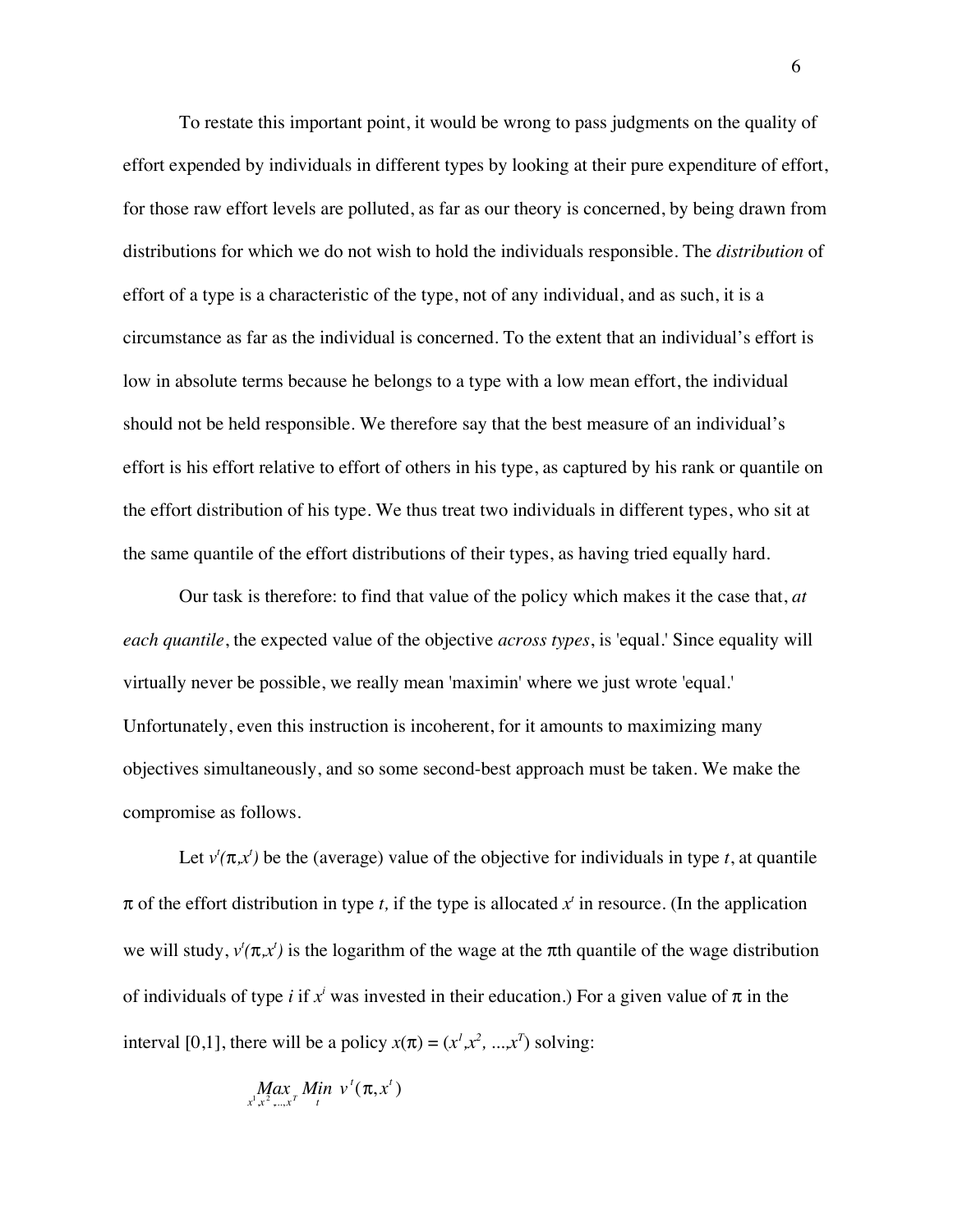subject to 
$$
(x^1,...,x^T) \in X
$$

where *X* is the feasible set of policies.  $x(\pi)$  is the policy that maximizes the minimum value of the objective for all agents of all types at effort quantile  $\pi$ . If  $x(\pi)$  were the same policy for all  $\pi$ , that would be, unambiguously, the equal-opportunity policy. But that will almost never be the case in actual applications, and so our compromise will be to average these policies: that is, we declare the equal-opportunity policy to be:

$$
x^{EOp} = \int_{0}^{1} ArgMax \, Min \, v^{t}(\pi, x^{t}) d\pi.
$$
 (2.1)

If *X* is a convex set, then  $x^{EOp}$  is feasible.

For example, suppose we look at ten deciles of wages in each type. We would compute, for each decile, the investment policy that maximized the minimum wage in that decile, across the various types. This would, in general, give us ten different investment policies. We declare the EOp policy to be the average of these ten policies.

Thus, given a specification of the circumstances, the effort measure, the objective, and the instrument, and given the data necessary to calculate the functions  $v<sup>t</sup>$ , we can solve for the equal-opportunity policy. Note that the equalization of opportunities according to this formulation is always *relative* to a given resource constraint, specified by the feasible set *X.* In what follows, we apply this theory -- which the reader can find elaborated at more length, and philosophically justified, in Roemer (1998) -- to educational policy in the United States.

# *Equality of Opportunity in Practice*

As argued in Roemer (1998), one conception of equal opportunity is the principle of non-discrimination. This approach says that employers should judge job applicants solely on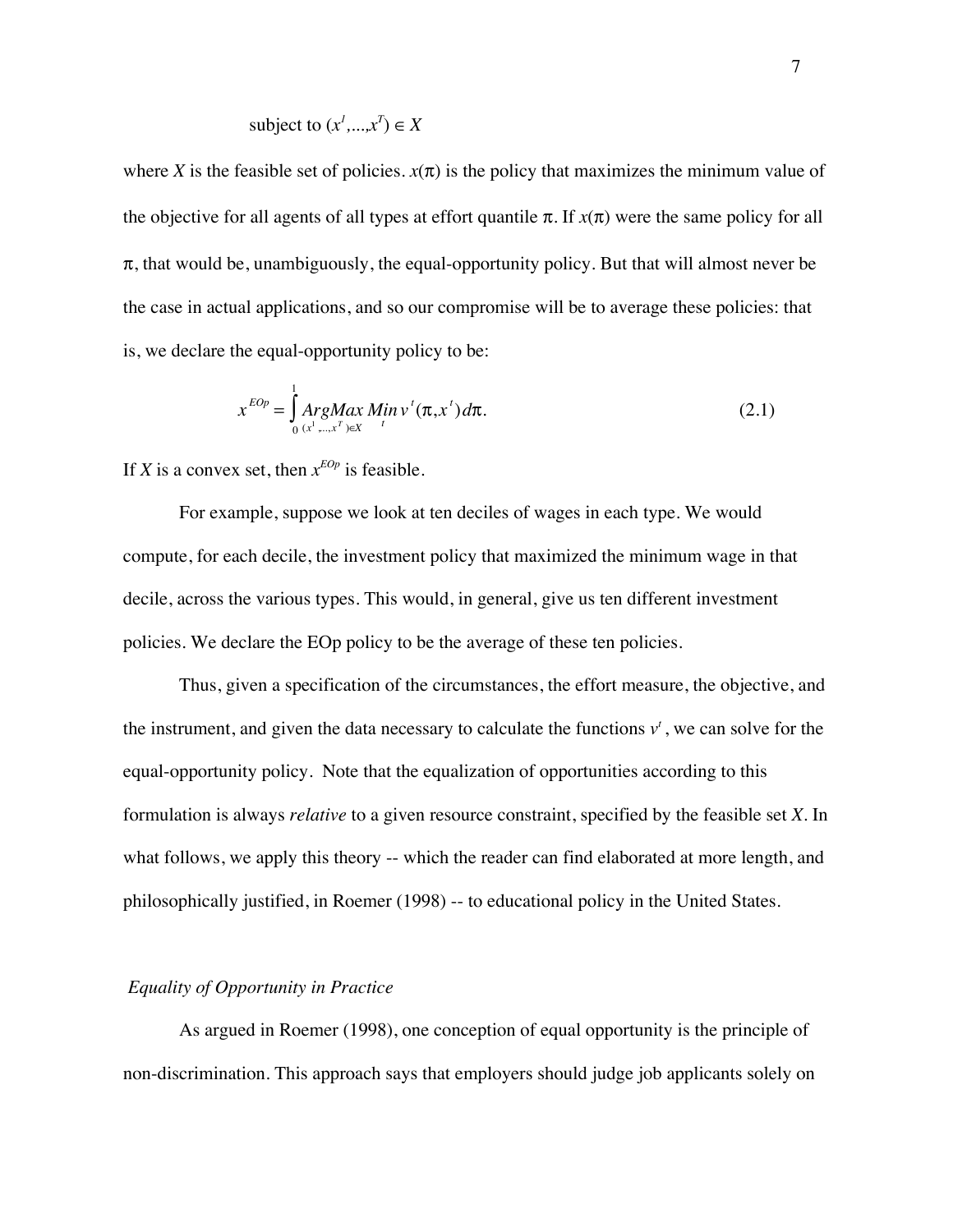their productivity, rather than upon traits such as race or nationality. This requirement lies at the heart of the Civil Rights Act of 1964. But a second definition of equal opportunity, and the one that we use in this paper, argues that non-discrimination is insufficient for equalizing opportunities. One must compensate for historical inequities to the extent that they adversely affect the circumstances of living individuals.

Donohue (1994) argues persuasively that American employment law has evolved from a 'non-discrimination' view toward an approach resembling our conception of equal opportunity. His prime example is the 1991 Americans with Disabilities Act (ADA). The ADA requires employers to supply extra resources to disabled workers, so that their productivity better reflects their effort.

As a second example, in 1975 the Education for All Handicapped Children Act began to require schools to provide additional educational services to handicapped children. This provides a clear example of equal-opportunity legislation, since it attempts to level the playing field by spending *more* than the average on students with learning or physical disabilities.<sup>6</sup>

A third example derives from federal subsidies for K-12 education. Title I spending flows to schools serving disproportionate shares of disadvantaged students. More recently, the federal No Child Left Behind Act of 2001 directs districts to allocate funding for "supplementary services", that is, tutoring, for students in schools that have failed to meet the individual state's definitions of Adequate Yearly Progress for several years in a row.

The admission policies of American universities provide a fourth example of how equal opportunity, rather than non-discrimination, has come into common use. Typically, universities have set lower admissions standards for minorities to compensate for pre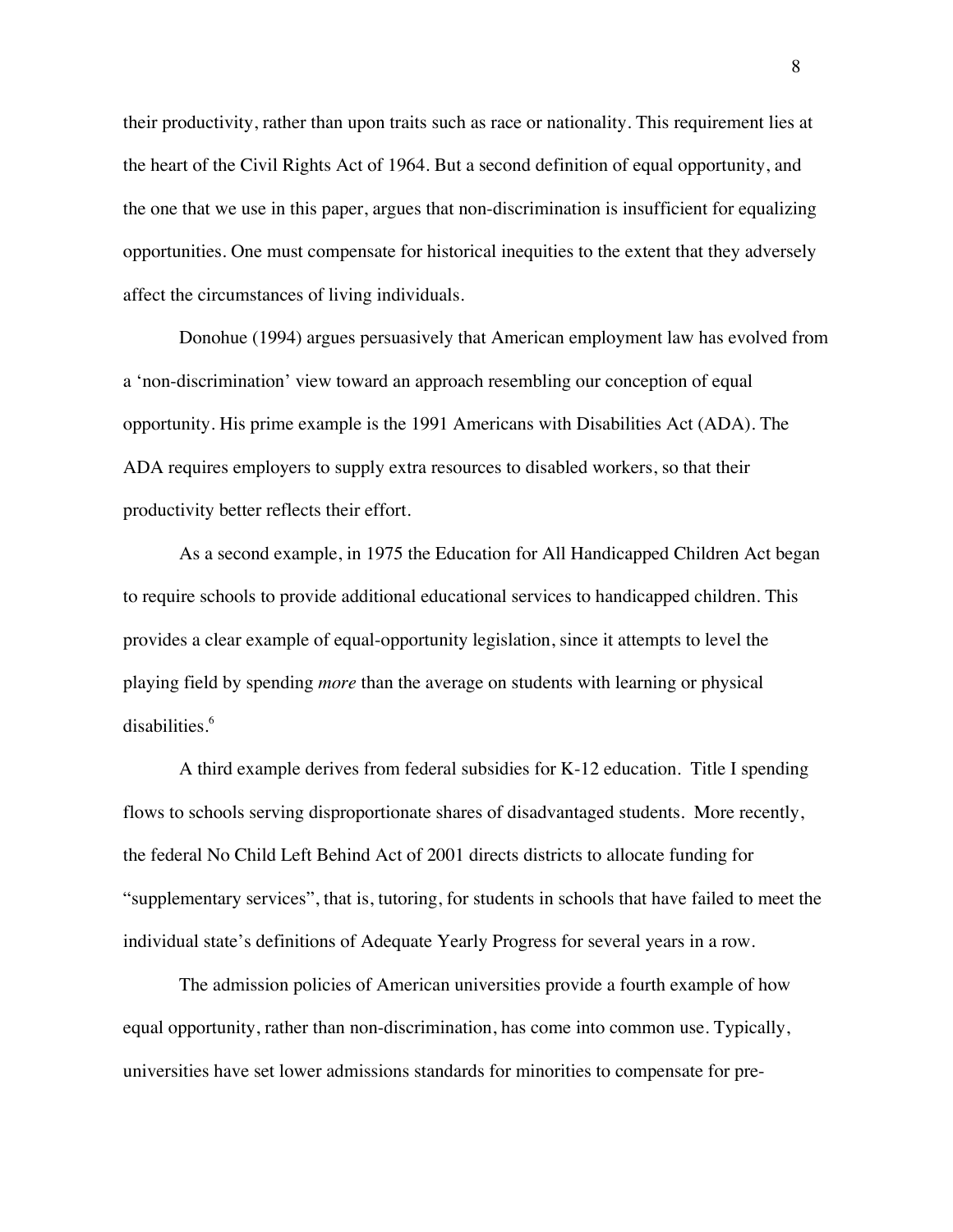collegiate differences in human capital acquisition among races. Recent court decisions and voter initiatives have led public universities in Texas and California to end their policy of using race when making admission decisions. In both states, universities now use alternative forms of affirmative action in admissions, that, for instance, take into account whether either parent of a student has attended university. As we will show, a switch from a race-based equal-opportunity program to one that conditions on socioeconomic traits such as parental education leads to radically different recommendations.

### 3. Data and Regression Results for Spending per Pupil

*Data*

We choose as objective the logarithm of an individual's weekly wages as a young adult. We model log weekly earnings from the NLSYM, computed as the log of the product of hours per week and hourly wages, and adjusted to 1990 prices using the Consumer Price Index. Spending per pupil in the student's district, gathered from a 1968 survey of high schools, is also included in the analysis as the policy instrument. Betts (1996) finds that existing estimates of the impact of spending per pupil on wages based on the NLSYM fall roughly in the middle of published empirical estimates.<sup>7</sup> Furthermore, the confidence intervals of the black-white estimates we obtain encompass most of the results in the published literature. The regression sample for each race consists of all wage observations between 1966 and 1981 for workers who were 18 or older and who were not enrolled in school or college in the given year. We drop a wage observation if weekly earnings are below \$50 or above \$5000 in 1990 prices. See the working paper mentioned in an earlier endnote for the underlying regression models. <sup>8</sup>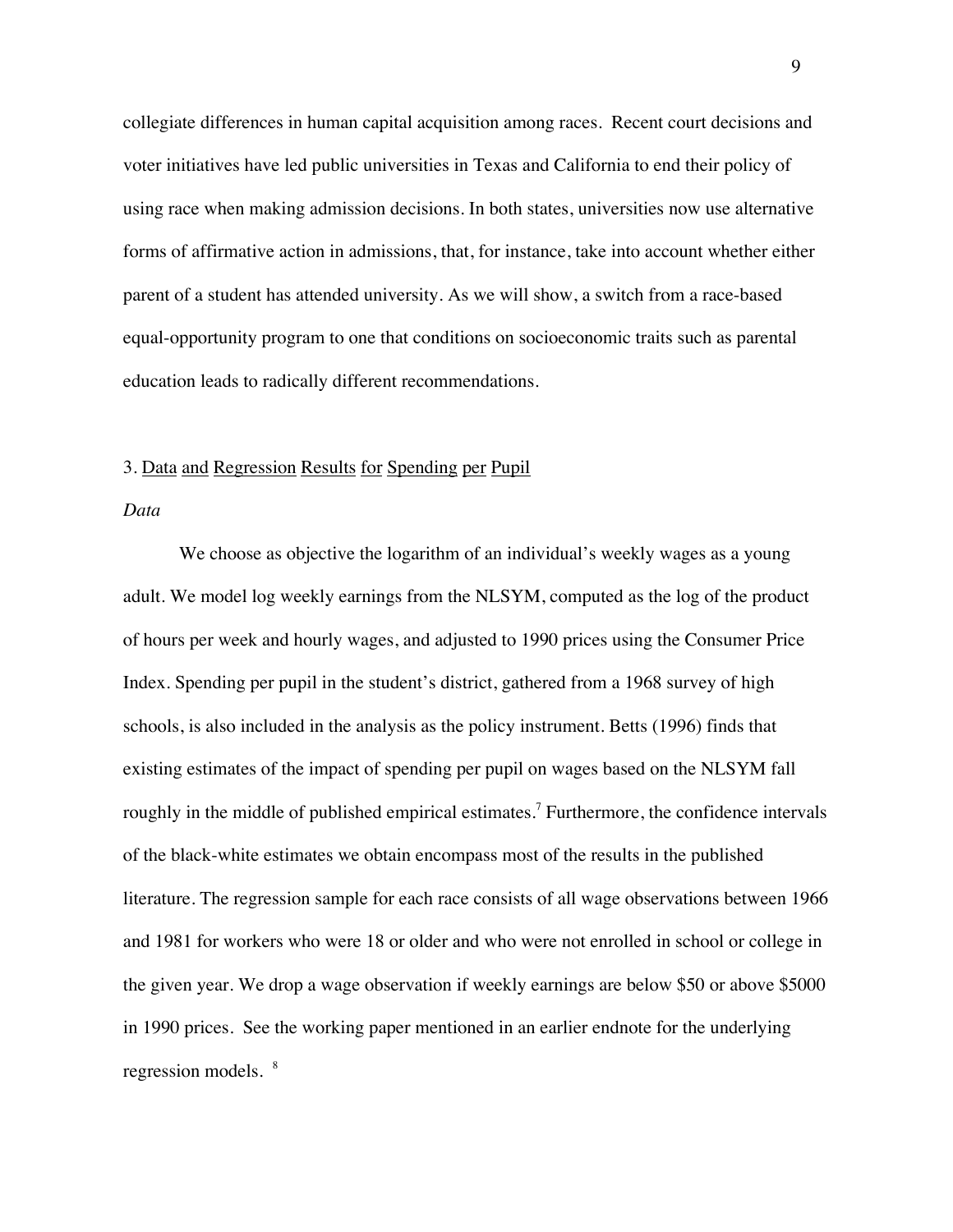# *Outline of the Empirical Estimates on Spending per Pupil*

We will examine the reallocation of spending per pupil that would be necessary to equalize opportunities for weekly earnings. Such reallocations have been at the heart of courtmandated school reform over the last quarter century. We first focus on reallocations across types of student, given a fixed educational budget. However, since such reallocations are virtually certain to reduce spending per pupil for certain types, we also calculate EOp solutions where the constraint is not a fixed budget but a requirement that no type receive less than a pre-specified amount per pupil. Since no students become worse off in an absolute sense, this second approach is perhaps more politically realistic, but potentially quite costly.

Recall that we partition each person's traits into two sets, those against which we wish to indemnify the person (circumstances), and those for which we hold the person accountable (effort). The former traits are used to partition people into types; the latter traits are treated as the person's choice variables. If we define many types, for instance by distinguishing people not only by race but also by, e.g., parental education, our EOp policy will typically call for a more differentiated allocation of spending.

With this in mind, we begin with a relatively conservative approach, in which we define only two types -- black and white --thus holding each person in our sample accountable for all other traits, such as family background, and geographic location (both region of the country and rural/urban/suburban residence). The use of two types also allows for an intuitive discussion of the optimal policy. We then consider outcomes using parental education as an additional or alternative factor in determining type.

The theory outlined earlier emphasizes that the impact of school spending on earnings for a given type of worker may vary with the person's ranking in the earnings distribution,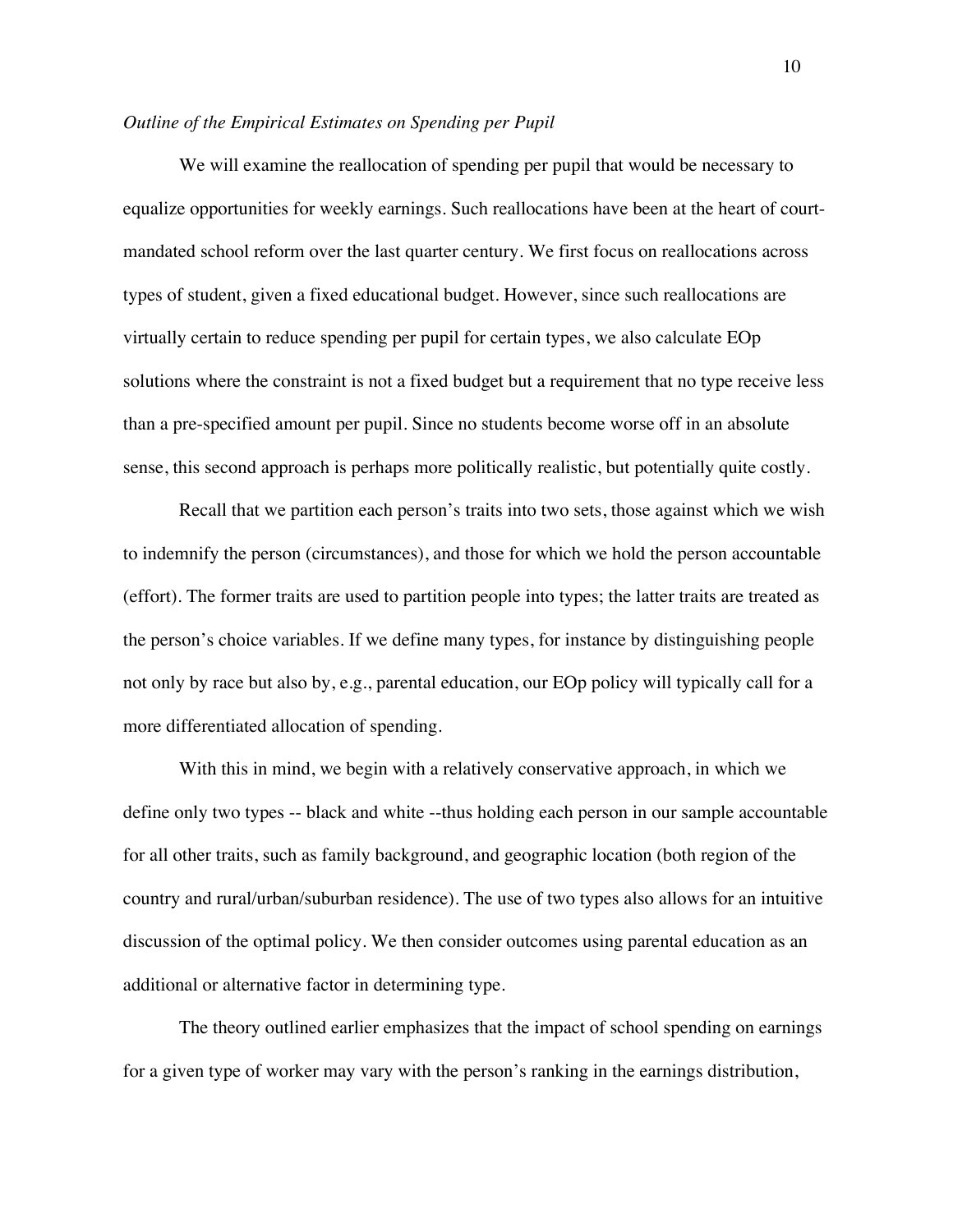conditional upon school spending. Quantile regression provides a technique that almost perfectly fits with this theory. We estimate models of log weekly wages that condition on spending per pupil in the district in which the worker attended school. We estimate a series of quantile regressions for a given type of worker:

$$
\log w_i^t = \alpha^{tq} + \beta^{tq} x_i^t + Z_i^t \theta^{tq} + \varepsilon_i^t, \quad \text{q=0.1, 0.2, \dots, 0.9}
$$
\n(3.1)

where t indexes the worker's type, i indexes the observation, q is the discrete quantile that corresponds with the continuous variable  $\pi$  in the theory developed earlier,  $w_i^t$  is weekly wages,  $x_i^t$  is spending per pupil for observation i and worker type t,  $Z_i^t$  is a row vector of other regressors,  $\varepsilon_i^t$  is an error term and the other Greek symbols indicate coefficients. Here  $Quan_q(\log w_i^t \mid x_i^t, Z_i^t) = \alpha^{tq} + \beta^{tq} x_i^t + Z_i^t$  $\theta^{tq}$  (3.2)

is the conditional quantile for the given quantile q. We estimate this model nine times for each type of worker for quantiles  $q=0.1, 0.2,..., 0.9$ . What quantile regression allows us to do is to estimate the impact of spending per pupil on workers at different points in the conditional wage distribution. By conditional wage distribution we mean the ranking of workers in terms of the outcome variable, after conditioning, or taking account of, the individual worker's values for spending per pupil and the other regressors in  $Z_t^i$ .

The coefficient estimates are calculated by minimizing the following objective function for the q-th quantile for type t:

$$
\sum_{i} \left| \log w_i^t - \alpha^{tq} - \beta^{tq} x_i^t - Z_i^t \Theta^{tq} \right| \lambda_i \tag{3.3}
$$

where  $\lambda_i$  are weights defined by

$$
\lambda_i = \begin{cases} 2q, & \text{if } \log w_i^t - \alpha^{tq} - \beta^{tq} x_i^t - Z_i^t \theta^{tq} > 0 \\ 2(1-q), & \text{otherwise} \end{cases} \tag{3.4}
$$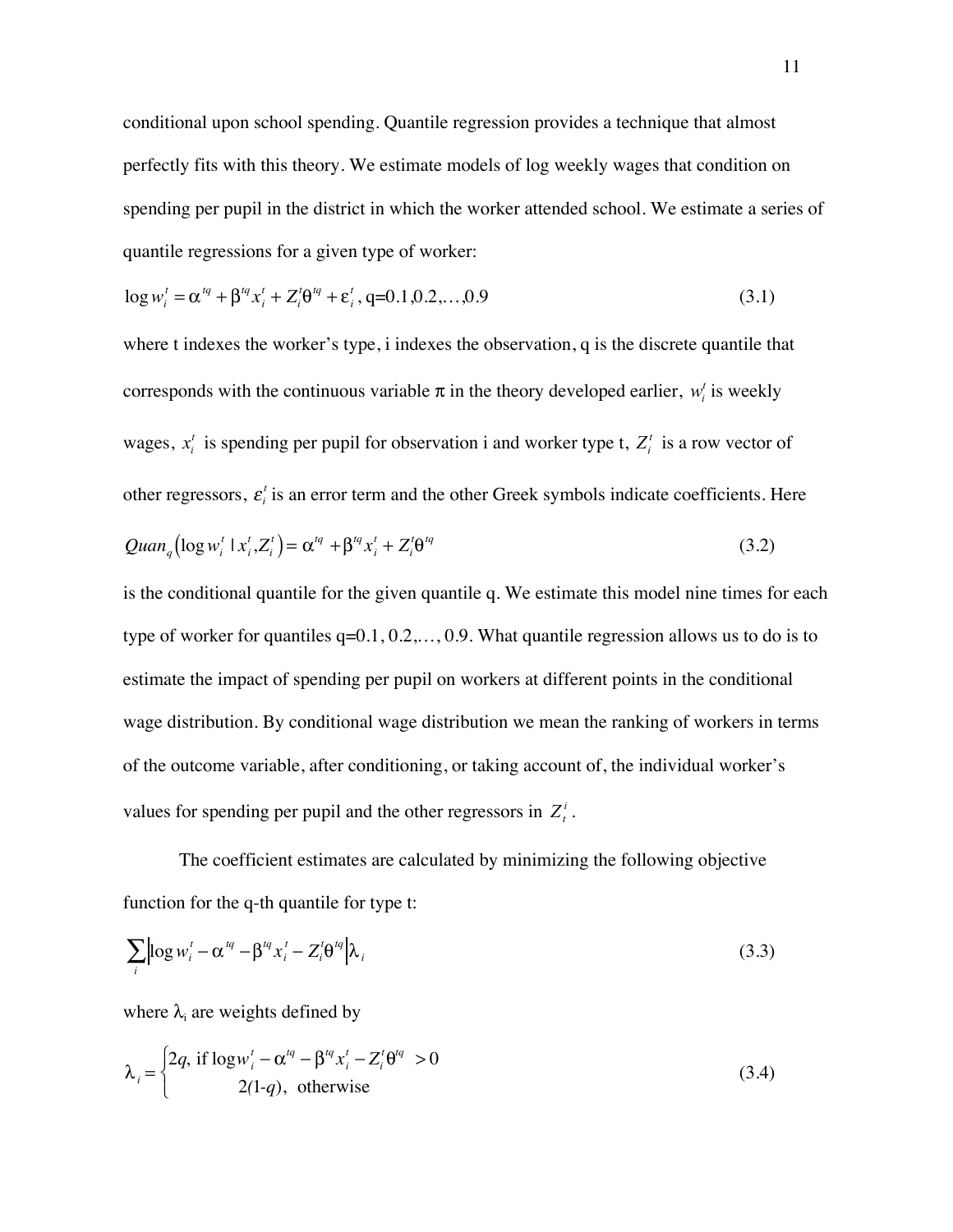A key feature of quantile regression is that by construction a proportion 1-q of the observations will have positive residuals with the remaining observations having negative residuals. In this way, the weights will give proportionately more weight to workers whose log earnings, conditional upon the regressors, are "close" to the quantile in question.<sup>9</sup>

We condition not only on spending  $x_i^t$  but also on a vector of other regressors  $Z_i^t$ . These other variables, while exogenous to the worker, might influence his earnings. Without taking account of family background, for instance, our estimates of the impact of school spending could suffer from omitted variable bias. Accordingly, we include in our vector  $Z_i^t$ the worker's age and its square, dummies for whether the person's mother and father were present in the home when the person was 14, and the number of siblings. In addition, in the black/white typology we also condition on the level of education of the more highly educated parent. Of course, lacking experimental data, there is still a chance that additional omitted variables could bias our results in an unknown direction.

We do not condition on the worker's own level of education because this is a choice variable, and the impact of spending per pupil may work partly through its influence on students' subsequent years of education completed. If we had controlled for years of education, but spending per pupil influenced this variable, then we would be understating the impact of spending per pupil on students' later wages. Betts (1996) finds weak evidence in the literature that spending per pupil is positively associated with years of education.

This method has two distinct advantages. It is entirely consistent with the theory in that  $\pi$  is defined conditional upon  $x_i^t$ . Second, the pattern of coefficients obtained from the nine quantile regressions performed for each worker type allows for non-linearities in the relation between wages and spending per pupil  $x_i^t$  and other regressors.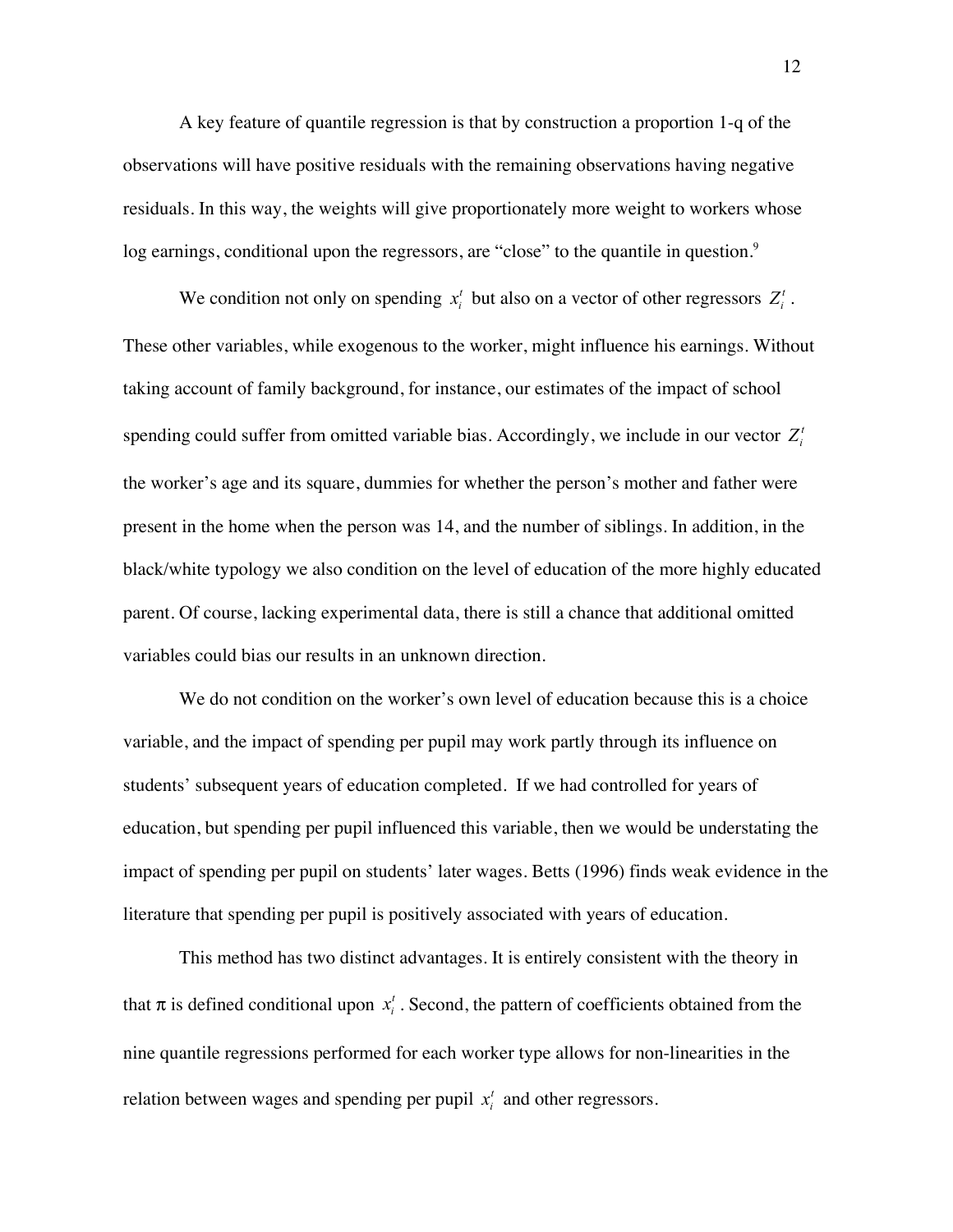These quantiles conform closely to the quantiles of "effort", that is, the person's percentile ranking by log wages, conditional upon type and spending per pupil. Thus, roughly speaking, the coefficient estimates for q=0.9 describe the determinants of wages for people ranked at the 90th percentile of log wages after conditioning upon the regressors, or, in terms of the theory, for people ranked at the 90th percentile of effort. Recall that "effort" is shorthand for what we more accurately called the aspect of autonomous volition in a person's behavior. In reality, effort is multi-dimensional, and includes not only years of schooling but marital status, region, and other personal choices. Further, an individual who earns a high wage simply by virtue of inheriting his father's good job will be classified as one who expended high effort. It is important to bear in mind the *conservative* nature<sup>10</sup> of this assumption when considering the estimates presented below.

#### *Regression Results*

We obtained quantile regression estimates based on three different partitions of the sample of workers into types. First, we partition workers into blacks and whites. Second, we examine a race-blind typology that assumes that workers should be compensated not for their race but rather the level of education of their parents. Finally, we discuss a hybrid typology that divides black and white workers separately into two approximately equally sized groups, based on the years of schooling of the more highly educated parent.

Because of space constraints, we do not display the quantile regression results, although they are available on request from the authors. The empirical results generally conform to past results using this and similar datasets. Family socioeconomic status, especially number of siblings and parental education are strongly related to log wages of workers later in life. Earnings rise with age but at a decreasing rate. Spending per pupil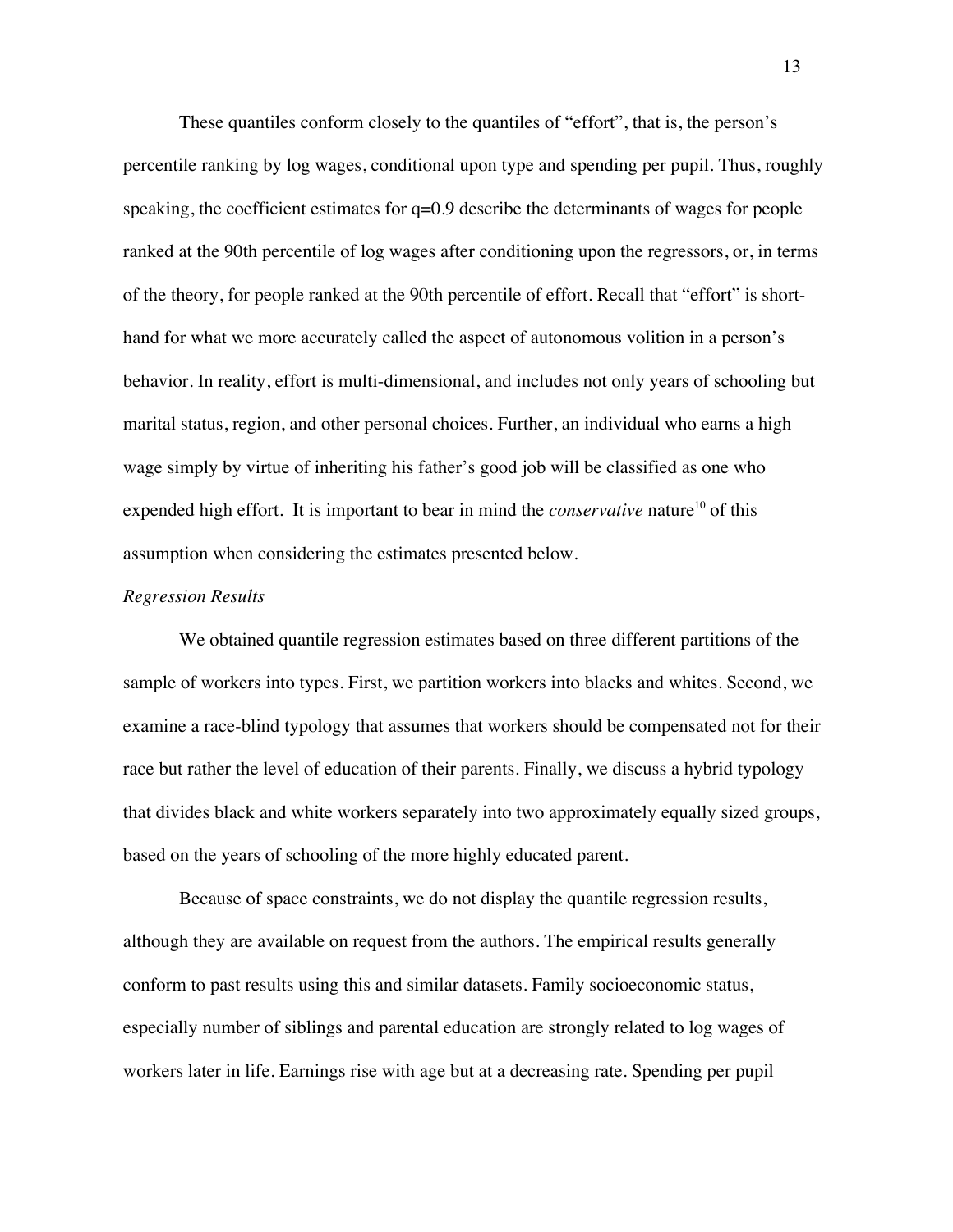appears to be positively and significantly related to earnings, as past research with the NLS-YM has suggested. (See Betts, 1996, for a review.) In the final typology, that divides workers based on both race and parental education, the estimated effect of school spending is estimated less precisely than for the other typologies.

While we found that the estimated effect of school spending varies among types at q=0.5, there is no definitive relationship between the coefficient on school spending and the degree of a person's advantage.

The next step involves using these regression estimates to compute the EOp policy. We need to boil down the individual predicted wages from these models to a simple summary consisting of the pair  $(a^{tq}, b^{tq})$  that predicts average log wages for type t conditional upon quantile q and spending per pupil  $x^t$ :

$$
v^t(q, x^t) = a^{tq} + b^{tq} x^t
$$
\n(3.5)

where  $v'(q, x')$  is the log of weekly earnings predicted for workers of type t at quantile q who received spending per pupil of  $x^t$ . Our estimate of  $b^{tq}$  is simply  $\beta^{tq}$  from (3.1). To obtain our estimates of the part of predicted weekly log earnings that does not depend on school spending,  $a^{tq}$ , we must first identify those workers in type t who belong to a given quantile q. Therefore after each quantile regression we rank observations i in type t by the residuals and assign observation i in type t a ranking  $\rho_i^{tq}$  such that  $\rho_i^{tq} \in [0,1]$ , and  $\rho_i^{tq} = 1$  indicates the wage observation with the largest residual in the quantile regression for that type. We selected observations i in type t with  $\rho_i^{tq}$  within  $\pm 0.05$  of a given q, and calculated the mean predicted log wage of those workers assuming that  $x^{\text{t}}=0$  and that all workers are aged 30, that is  $a^{tq} = \hat{\alpha}^{tq} + (Z_i^t \mid age = 30)\hat{\theta}^{tq}$ (3.6)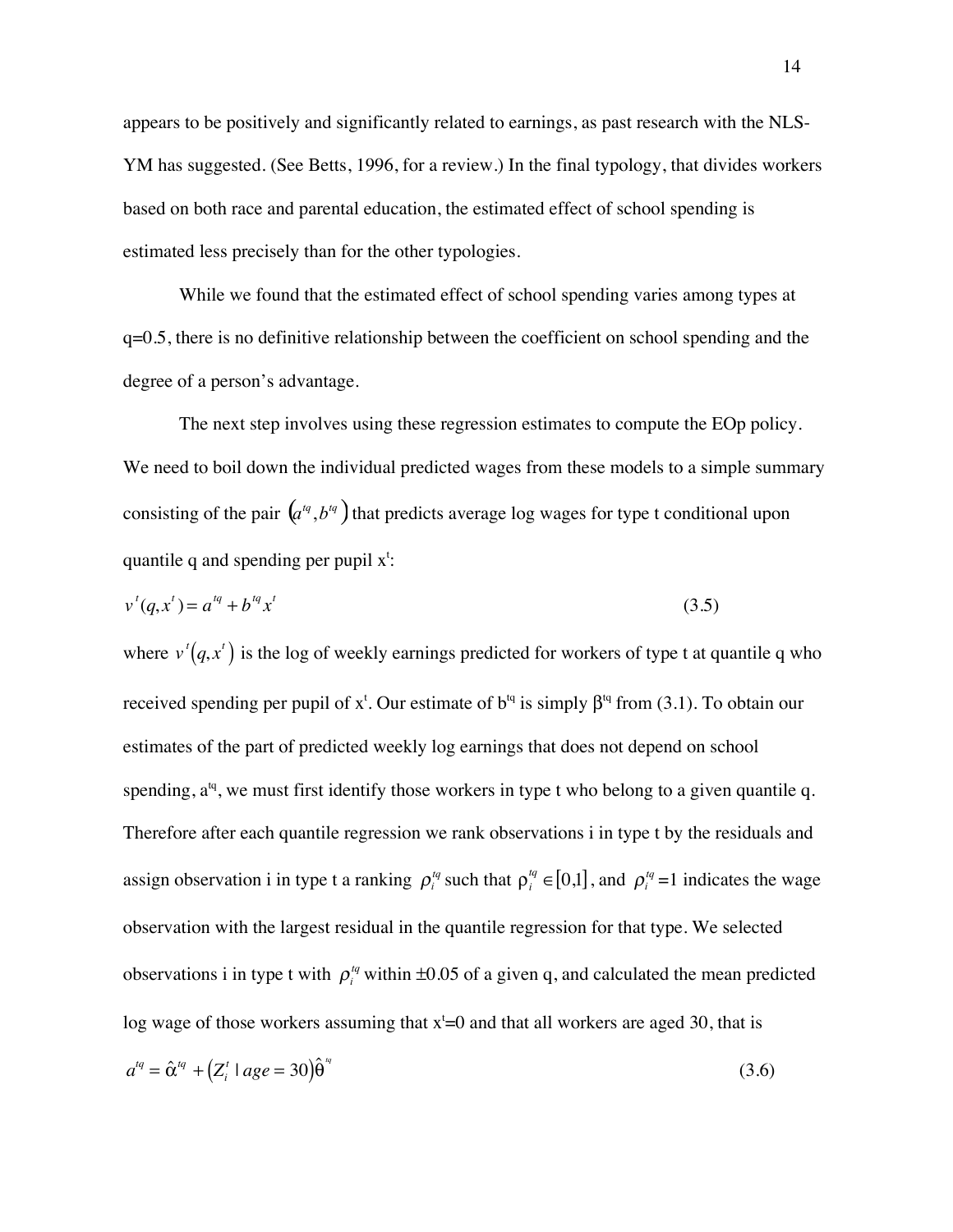where circumflexes indicate estimated coefficients. We remove variations in predicted wages related to age because it is unlikely that policymakers would aim to remove all age-related variations in earnings among types. However, we leave in our estimate of  $a^{tq}$  variations related to other background variables such as the number of siblings. In sum, these intercept estimates are estimates of predicted earnings of workers who are close to the given quantile, after setting the workers' age to 30 and spending per pupil to zero.

The EOp policy will not remove variations in predicted earnings *within* types, but the policy will attempt to compensate for variations *across* types at given quantiles.

# 4. Calculation of the Spending Allocations that Implement Equal Opportunity a) Main Results

We solve a discrete version of program  $(2.1)$ , where the effort quantile,  $\pi$ , takes on nine values, which we denote  $q = 1, \ldots, 9$ . For each quantile q and type t, we have an estimated relationship, as described in section 3:

$$
v^t(q, x^t) = a^{tq} + b^{tq} x^t
$$
\n(4.1)

where  $\nu$  is logarithm of the future wage and  $x<sup>i</sup>$  is the amount invested in the education of the student. The set *X* is defined by the budget constraint:

$$
\sum_{t} p^t x^t = R \tag{4.2}
$$

where  $p<sup>t</sup>$  is the fraction of individuals of type *t*, and *R* is spending per student. Thus for each *q* we solve:

$$
x(q) = \operatorname{ArgMax}_{x} \underset{t}{\text{Min}}(a^{tq} + b^{tq} x^{t})
$$
  
subject to 
$$
\sum_{t} p^{t} x^{t} = R
$$
 (4.3)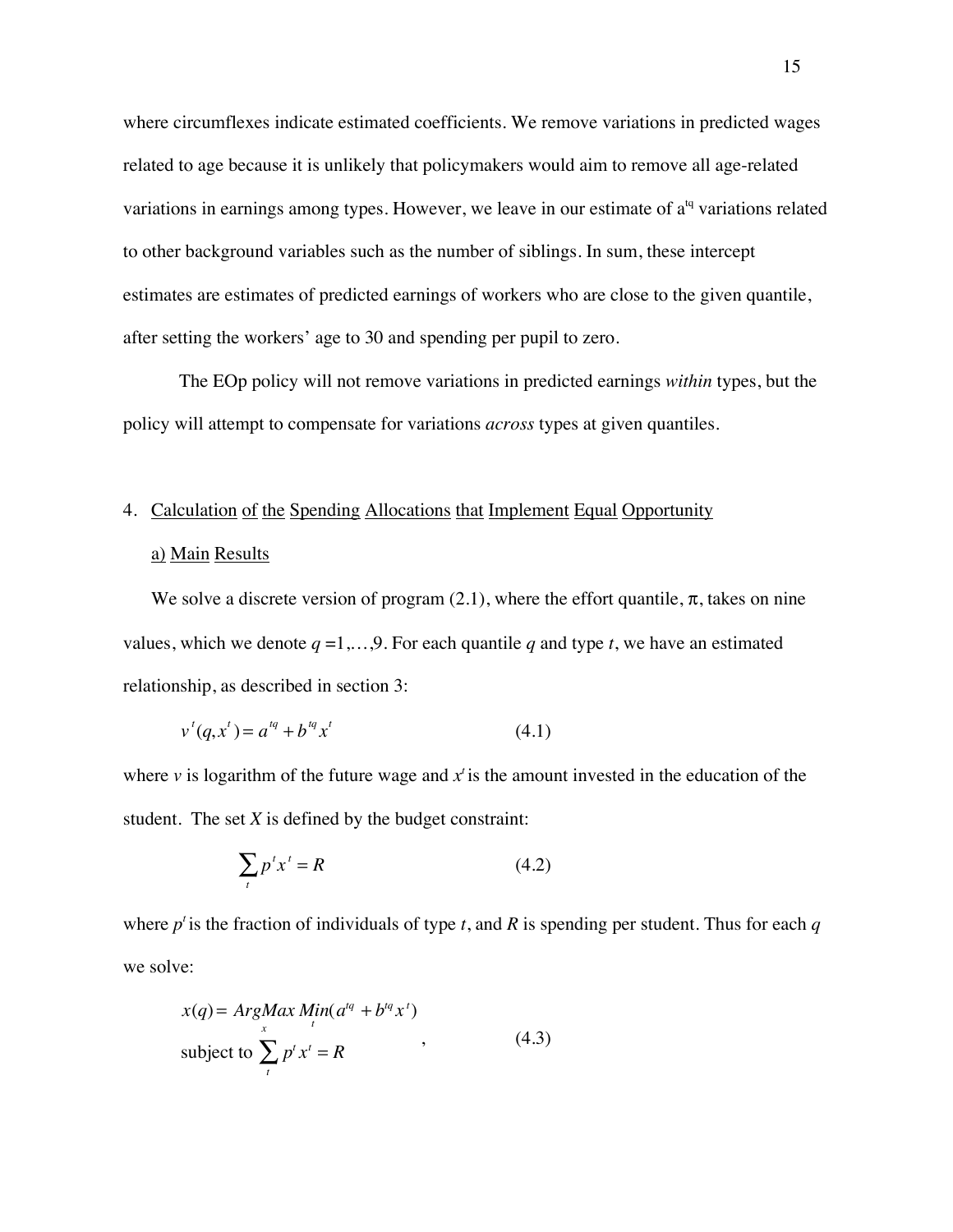and we then define the equal-opportunity policy as:

$$
x^{EOp} = \frac{1}{9} \sum_{q=1}^{9} x(q).
$$
 (4.4)

Program (4.3) is solved by solving a series of linear programs. Typically, at the solution of (4.3), the most disadvantaged type will be the worst-off at the solution, and so the solution of (4.3) is the solution of the following linear program, where type one is the most disadvantaged type, and, in our example there are four types:

$$
Max_{x}(a^{1q} + b^{1q} x^{1})
$$
  
subject to  $a^{tq} + b^{tq} x^{t} \ge a^{1q} + b^{1q} x^{1}$ ,  $t = 2,3,4$  (4.5)  
and  $\sum_{t} p^{t} x^{t} = R$ .

To solve (4.3), we solve four linear programs, where, in turn, each of the four types is assumed to be the worst-off type at the solution, and we then take the solution to be the one of these four which maximizes the value of (4.3).

We report on various aspects of the EOp policies. In order to generate confidence intervals for these policies, we bootstrapped the EOp policy using a bootstrap sample of 1500. One remark is in order. For a small proportion of the bootstrap estimates, the coefficient  $b^{1q}$  < 0. The solution to (4.5) in these cases would entail  $x^{1q} = 0$ . Instead of taking this to be the solution, we set  $x^{tq} = R$  for all  $(t,q)$  for which  $b^{tq} < 0$ .

Beginning with the simple black/white typology, we first calculated the optimal allocation of educational funding under the assumption that average spending per pupil (*R*) is \$2500 in 1990 prices, which is approximately the average in the NLSYM sample.<sup>11</sup>

Egalitarian policies are criticized for being 'inefficient', that is, for decreasing output. It is possible, but not certain, that reallocation of educational spending between types will cause the overall wage bill to shrink, if the marginal product of educational resources is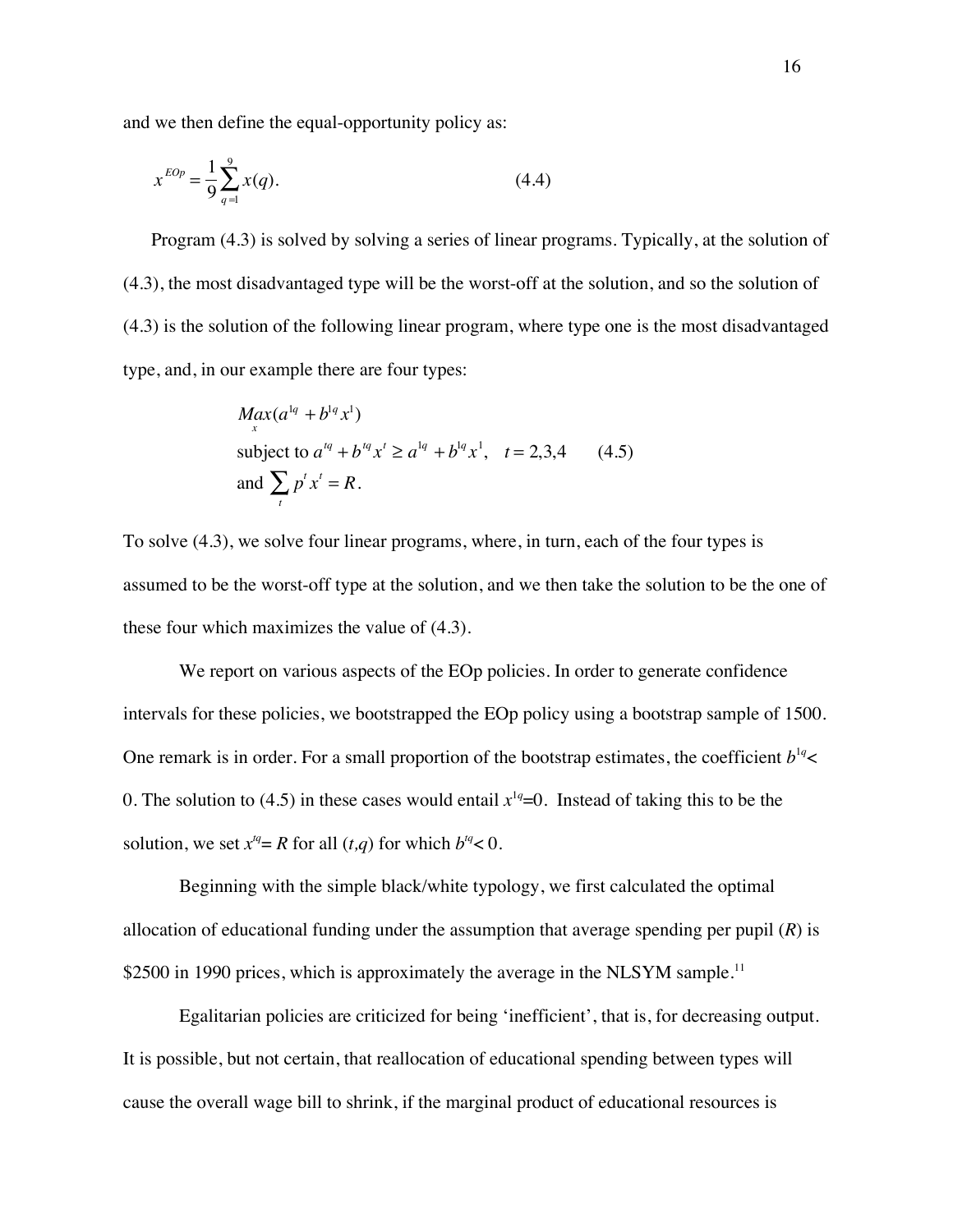higher for the type from which funding is being removed. Therefore we also calculate the ratio of the wage bill that is predicted to result from the EOp policy to the wage bill under the *equal resource* policy, in which all students receive the same amount of the financial resource. Our calculations based on the black/white typology assume that 12.0% of the population is black and that  $88.0\%$  is white, which matches the population frequencies in 1966 in the NLSYM. $^{12}$ 

We also calculate the required aggregate budget which assures that, under the EOp policy, all types would receive at least (approximately)\$2,500 per capita. Such a 'no-lose' option might be politically necessary in order to implement an EOp policy in reality.

For each of our 1500 bootstrap estimates under the 'no-lose' scenario, we calculated the value of *R* at which the most advantaged type would receive an investment in the interval (\$2450, \$2550). These results are reported in the bottom three lines of Tables 1 and 2.

We report the results for two partitions of the sample into typologies: (i) a two-type typology, black  $(B)$  and white  $(W)$ , and  $(ii)$  a four type typology, where the circumstance is the educational level of the more highly educated parent. We also briefly discuss results from a third typology obtained by crossing race and parental education.

# (i) Type partition: Black and white

The results are reported in Table 1. At the EOp solution, in our point estimate, blacks receive approximately 18 times what whites receive when  $R = 2.5$ . The .025 and .975 values of this ratio from the bootstrap samples are 7.76 and 79.17. We can thus assert, conservatively, that equalizing opportunities for this typology, and at this budget, requires an investment in black students of *at least seven or eight times* the investment in whites.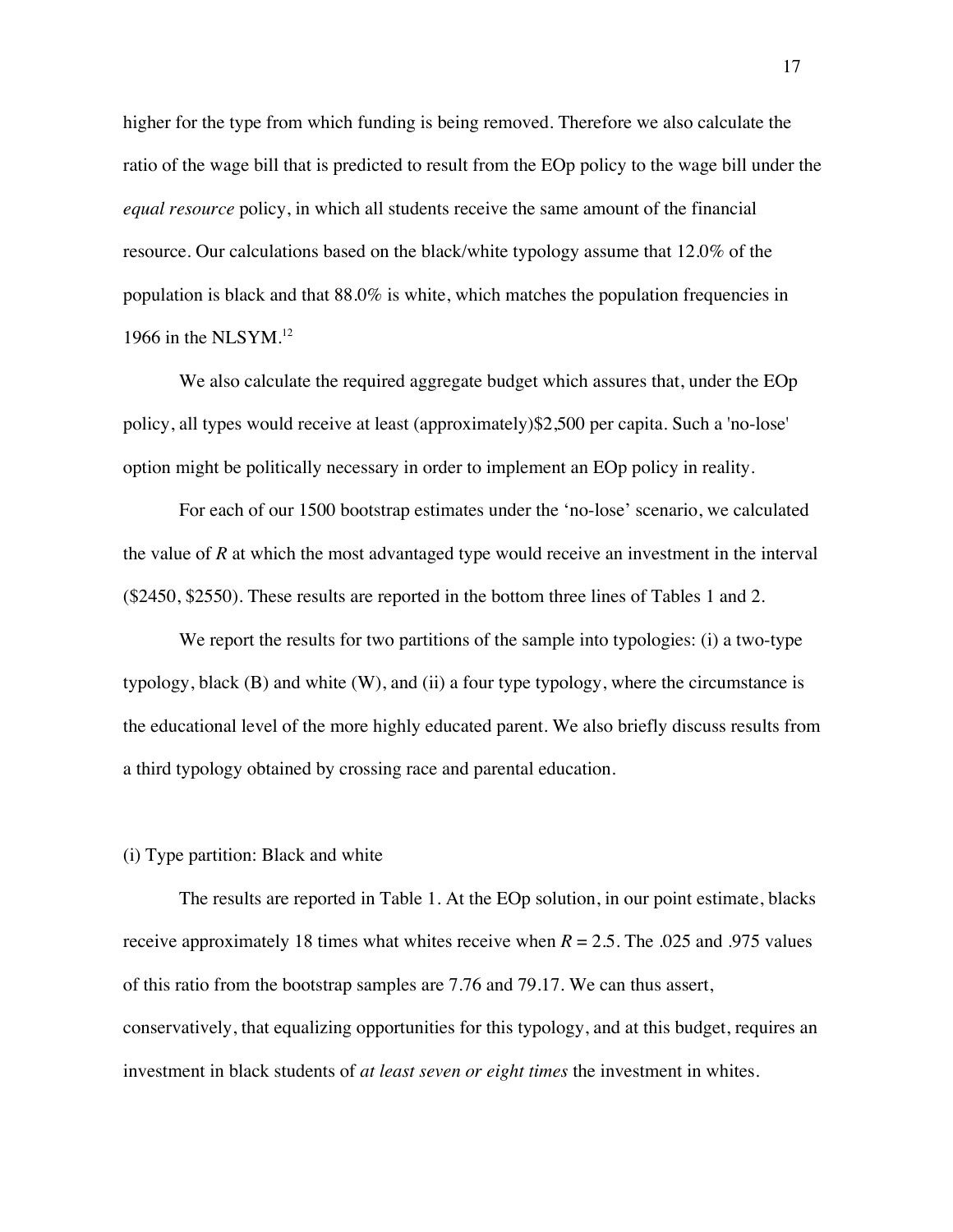If *R* is increased to the point where whites receive approximately \$2,500 per capita, then this ratio falls, so that blacks receive approximately nine times as much per capita, and the confidence interval on this ratio from the bootstrap samples is (5.39, 21.49).

The columns labeled  $w^B$  and  $w^W$  show estimated average weekly earnings of black and white workers under the two scenarios in thousands of dollars, and corresponding confidence intervals. The predicted wages after EOp policy is implemented in Table 1 are much higher for blacks than is the raw earnings of blacks reported in Table A-1. The average wages of the two types are not equalized exactly. The lack of perfect equalization follows directly from the stipulation that all students of a given race receive the same  $x^t$ . (Policymakers under an EOp policy would aim to equalize outcomes on average across types while not attempting to remove variations in the outcome within types that are attributed to variations in "effort".)

The second and third columns from the right-hand side of Table 1 report the average weekly wage at the equal-resource (ER) and EOp solutions, respectively (in thousands of dollars), and the last column is the ratio of these two numbers, our measure of 'efficiency.' We see there would be a substantial decrease in the average wage if we implemented the EOp policy for this typology, in comparison to implementing the equal-resource policy. Under both the fixed-budget and the 'no-lose' EOp policies, the total wage bill drops by roughly 5%.

The reallocation of school resources needed to equalize opportunity between black and white men is substantial. Note, though, that our wage sample covers the years 1966-1981. To check whether it is possible that today smaller reallocations would be required, we examined data on usual weekly earnings of full-time male workers by race, as reported for the year 1996 in the Current Population Survey. The ratio of blacks' earnings to those of whites in 1996 was 71.0%, compared to 72.2% in our sample over the period 1966-1981. In absolute terms, the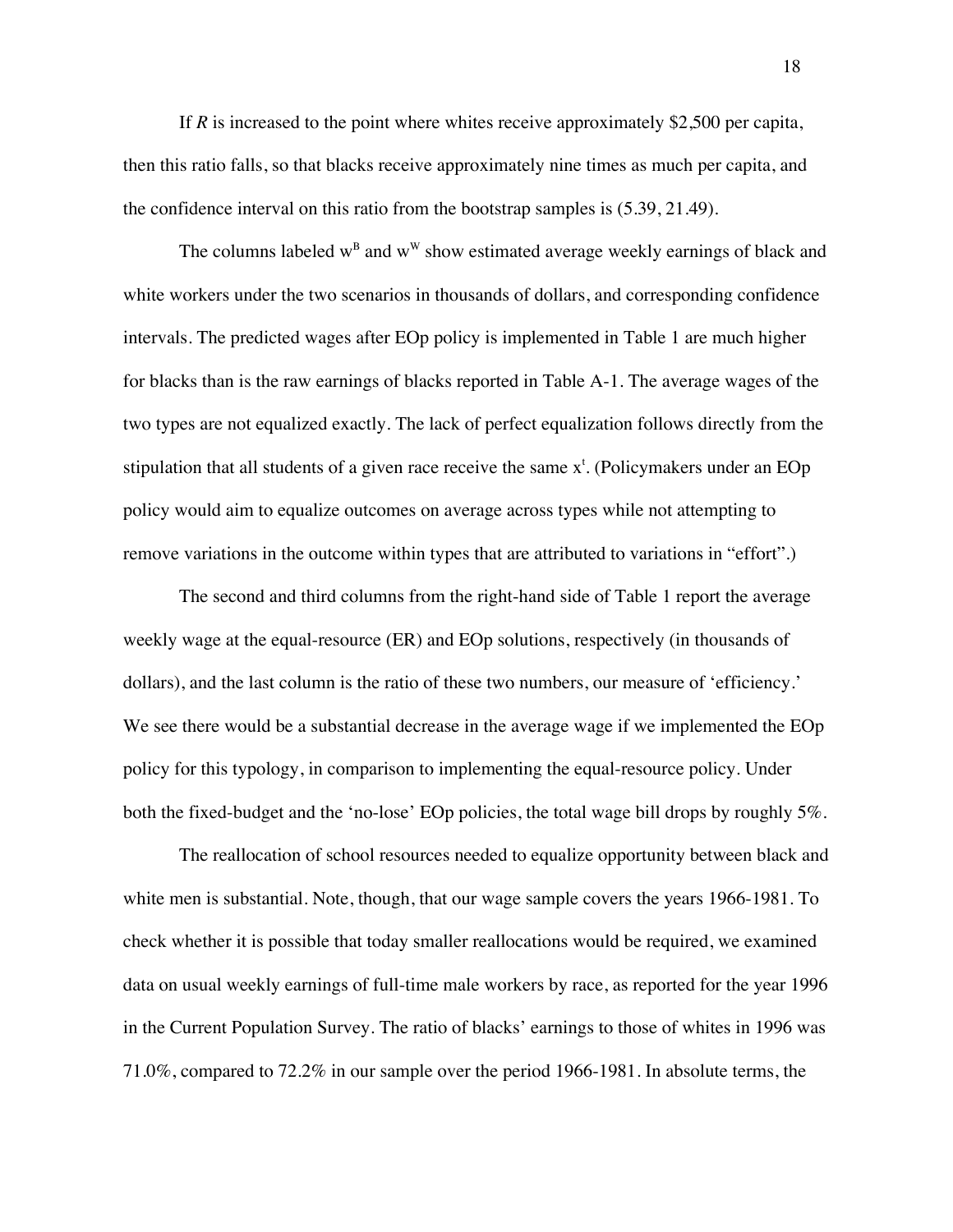black-white wage gap in the NLSYM data was \$149 per week in 1990 prices (Table A-1). In 1996, the same gap was  $$140<sup>13</sup>$  Some readers may be surprised that the ratio and absolute gap in wages between black and white males changed so little between 1966-81 and 1996. However several papers including Bound and Freeman (1992) have documented the slowing of the convergence in wages between blacks and whites during the 1980's.

Thus, although our wage observations are centered in the 1970's, the black-white wage gap has changed so little over the last two decades that our results would be virtually unchanged if we used recent wage distributions.

## (ii) Type partition based on parental education

Table 2 reports the results for the partition of the sample into four socio-economic types, based upon the educational attainment of the more highly educated parent.

The inequality in educational spending needed to equalize opportunity is strikingly less, in this typology, than in the Black-White typology. The ratio of spending for the groups with the highest and lowest spending are 4.9 and 2.9 for the fixed-budget and 'no-lose' scenarios, less than a third of the spending disparities required in the black/white typology. We also note that the size of the average wage at the EOp policy is consistently larger than in the equal-resource policy. Thus, both equity and efficiency are improved, here, at the equalopportunity policy. This reflects the generally larger wage responses to increased spending among the two lower parental education types relative to the two more advantaged types.

(iii) Type partition: Low-Black (*LB*), High-Black (*HB*), Low-White (*LW*), High-White (*HW*)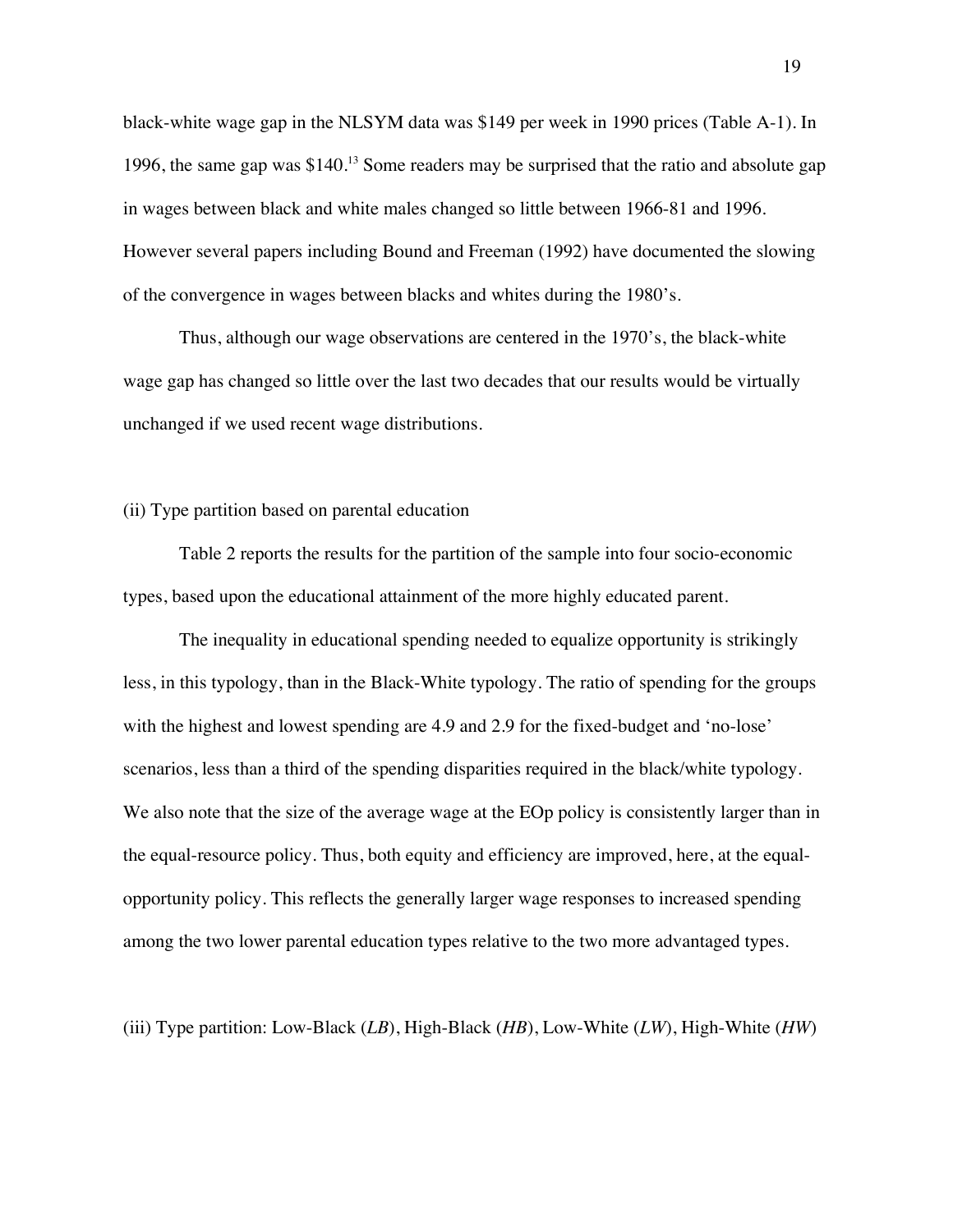This typology yields four types in total -- it is an appropriate partition if society takes into account that more than race influences a young person's chances in life. We chose cutpoints in parental education that would divide the black and white samples into approximately equal halves.

Because of space constraints we do not present the results, although they are available from the authors. As expected, when we divide the white and black populations into higher and lower socioeconomic groups, the ratio of spending between the highest and lowest groups under the EOp policy becomes larger. The reason is that we have shifted parental education from the list of many factors determining "effort", and have labeled it a circumstance against which we seek to indemnify workers. Here the ratio of maximum spending per pupil to lowest spending among types is 23.9 and 9.2 for the  $R=2.5$  and the  $X_{min}$  scenarios respectively, compared to 17.8 and 8.9 for the B/W typology.

### b) Do Race-Blind EOp Policies Do Much to Reduce Black-White Inequality?

As we wrote earlier, the emerging view in the United States seems to be that affirmative action, at least with regard to university admissions, is desirable when it favors students of low socio-economic status, but not when it is used to favor students of color.<sup>14</sup> In our language, this view holds that the type partition into types based on socio-economic circumstances is ethically acceptable, but not so for the types that predicate on race. The natural question is, to what extent will opportunities be equalized by recognizing differential socio-economic, but not differential racial, circumstances?

Our results suggest a pessimistic conclusion. Far less would be invested in black students under the EOp policy associated with the socio-economic typology of Table 2 than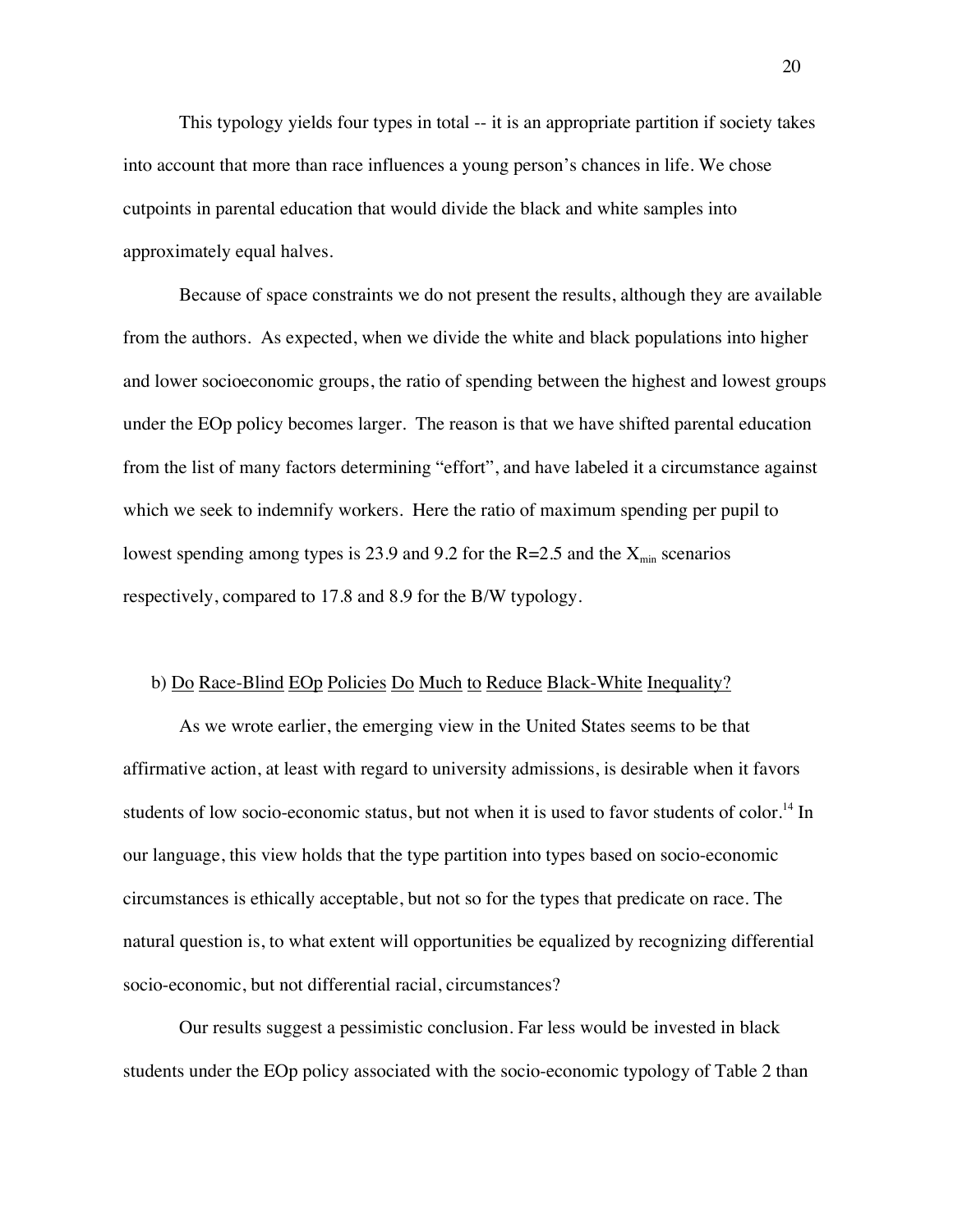under the EOp policies which predicate upon race. It is, however, important to note that the large investments in blacks, of Table 1, contrasted with the relatively small investment in the most disadvantaged socio-economic type of Table 2, are due not only to the extra disadvantage of blacks, but also to the fact that blacks are a small share of the population (low *p* values), and so it is relatively cheap to subsidize them in the EOp policy. In other words, it would be wrong to infer that blacks are three times as disadvantaged as the most disadvantaged socio-economic type (*E1)* because approximately three times as much is invested in the former compared to the latter at the EOp policies in their *respective* typologies.

To study more formally the impact on blacks if EOp policies condition on socioeconomic status rather than education, we calculate the percentage of black men in the regression samples in each of the earnings quintiles before and after the various EOp policies are put into place. We adjust each worker's earnings as follows. For a given typology, we assign each worker a level of spending  $x<sup>t</sup>$  dependent on his type in that typology. To calculate the earnings that would result for that worker, we multiply the change in spending that he would receive by the coefficient on spending from the black/white typology, and the worker's actual quantile. We then find the quantile q that for worker i solves

$$
q_i^t = \underset{q \in \{0.1, 0.2, \dots, 0.9\}}{ArgMin} |q - \rho_i^{tq}| \text{ where } t = B, W \tag{4.6}
$$

for each wage observation i in the black and white types. This is simply the quantile that most closely matches the given wage observation. In addition, to put workers of different ages on an equal footing, we adjusted the wages of each worker to the predicted value had he been 30.

Table 3 shows the results. The top row shows that in the raw data, blacks predominantly occupy the bottom two earnings quintiles. We next examine the outcome under a conservative definition of equality of opportunity in which all that society needs to do is to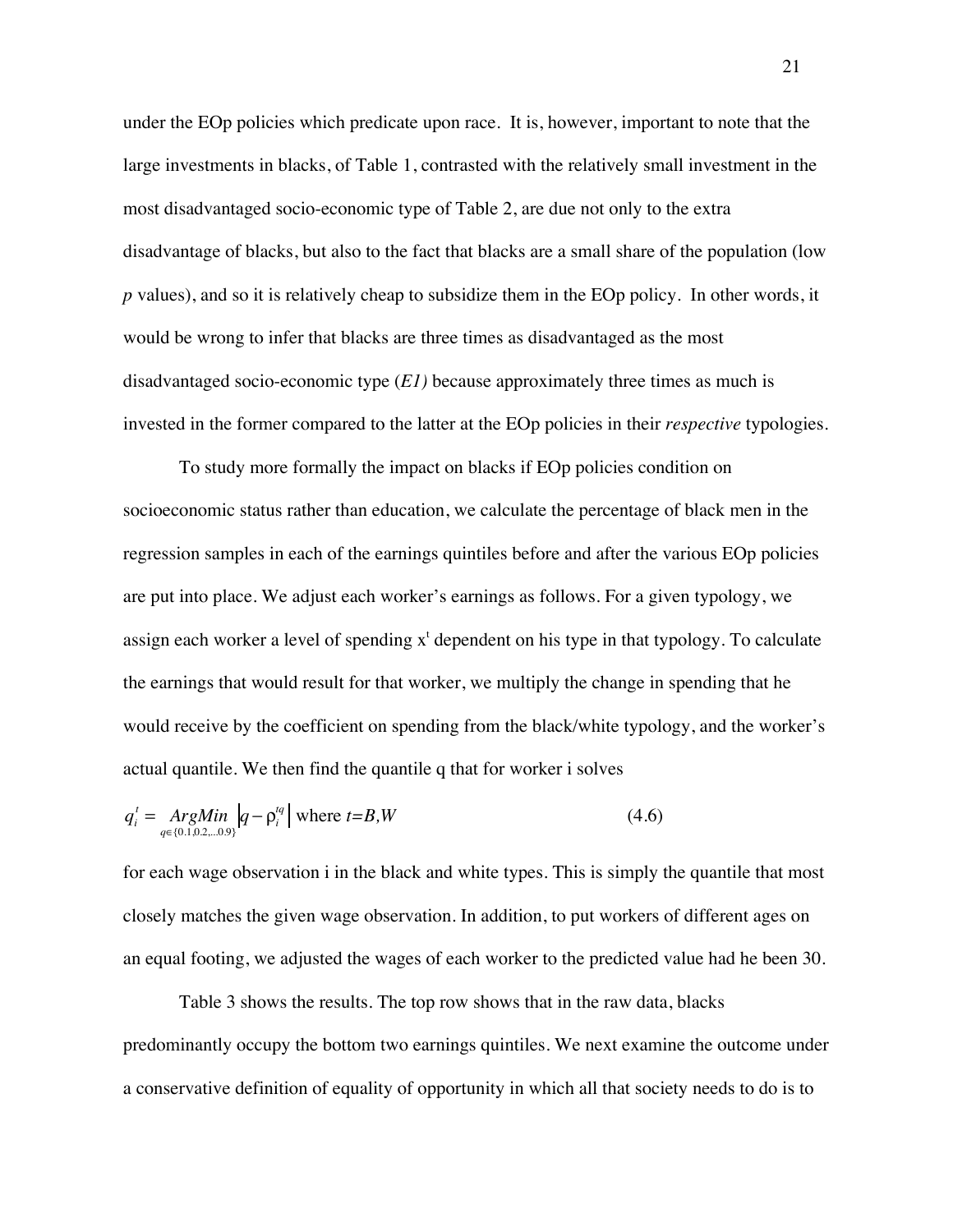ensure equal funding per pupil at all schools. The second row shows the result when all students receive spending of 2.5. The results are similar to the raw data. This suggests that the court struggles over the last three decades to *equalize* spending across schools, even when successful, will have done little to equalize earnings between blacks and whites.

We then estimate the wages each worker would earn if various reallocations were put into effect under Roemer's definition of equality of opportunity. The fixed-budget EOp policy (B/W, r=2.5) greatly improves the earnings of blacks relative to whites, so that the median black now occupies the middle earnings quintile, and the percentage of blacks in the top earnings quintile triples. The alternative B/W EOp policy, with r=4.85, pushes blacks away from the middle three quintiles and toward the top and bottom quintiles, where they are now over-represented. Again, however, the median black belongs to the middle earnings quintile, suggesting a dramatic interracial equalization compared to the raw data or the school spending equalization shown in the first two rows.

A quite remarkable result is shown in the next two rows: when type is defined independently of race, by using only parental education, the EOp reallocations leave the distribution of black workers across earnings quintiles little changed from the status quo in row 1. Even though 42% of blacks in the sample are in the type with low parental education, and so receive spending of 5.36, this is a small reallocation relative to the more advantaged type, which receives 1.10. Moreover, 19% of whites also fall into the bottom socioeconomic group, while representing 70% of workers in this group. Together, these facts explain why the race-blind EOp policy does so little to narrow the black-white gap in earnings.

Note that this striking result obtains because of the large numbers of whites in the lower categories of various measures of socioeconomic status in the United States. We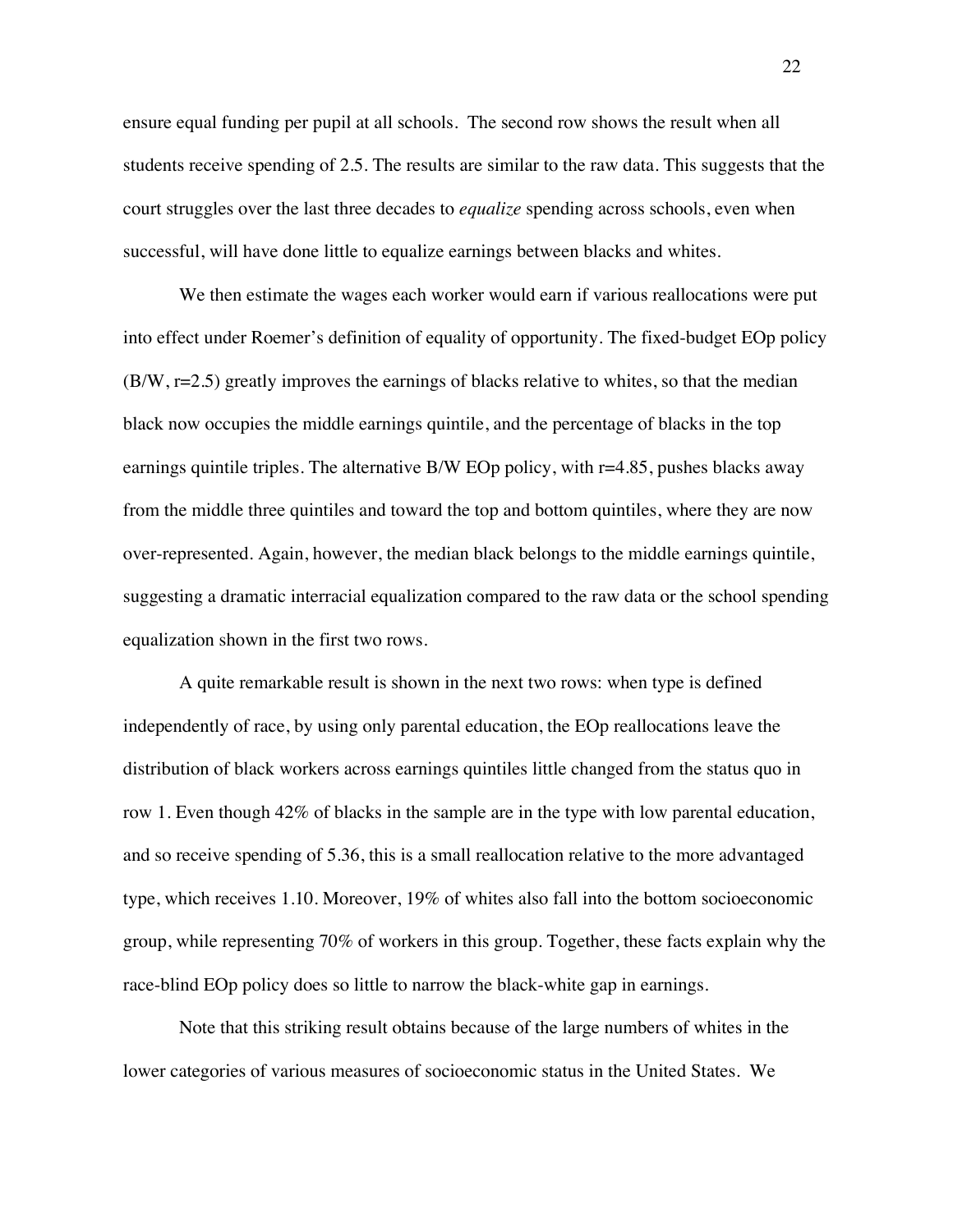believe that our finding therefore will apply to attempts to equalize opportunity in realms apart from K-12 education: using proxies for race, such as parental education, will lead to equality-of-opportunity policies that only very partially equalize opportunity across races.

## 5. Comparing Costs and Benefits of Alternative Means of Equalizing Opportunity

We now compare the costs and the benefits of various EOp policies. We work with the typology {B,W}. We measure benefits as the value of the EOp objective function, that is, the mean of the lower envelope of the earnings:q functions for blacks and whites. (The lower envelope is the function whose value is the value of the objective, at each quantile, of the worst-off type.) To be precise, we define the *weekly* benefits from a policy ϕ as

$$
\frac{1}{9} \sum_{q=0.1}^{0.9} Min \exp(\nu^t(q, \varphi))
$$
, where  $\exp(\nu^t(q, \varphi))$  is the average of the wage (the exponential of the dependent variable, the logarithm of the weekly wage) of individuals at the qth quantile of the effort distribution of type *t* when the policy is  $\varphi$ .

Table 4 shows the value of the EOp objective function for various scenarios. The table presents this mean in dollar terms to aid understanding. The "base case" scenario is one in which mean x is \$2500 ( $r=2.5$ ).<sup>15</sup> The value of the mean along the lower envelope, which in the base case consists of blacks at every quantile is \$464.58 per week. The second row ("equal resources") shows the gains that would result if all schools spent exactly \$2500 per pupil. As shown, the average gain in earnings for workers on the lower envelope is \$1.10 per week, or about 0.25%. Again, we see evidence that a more conservative definition of equal opportunity, which calls merely for equalization of school resources, is quite ineffective. The next two rows show the mean of wages on the lower envelope for the two EOp solutions, first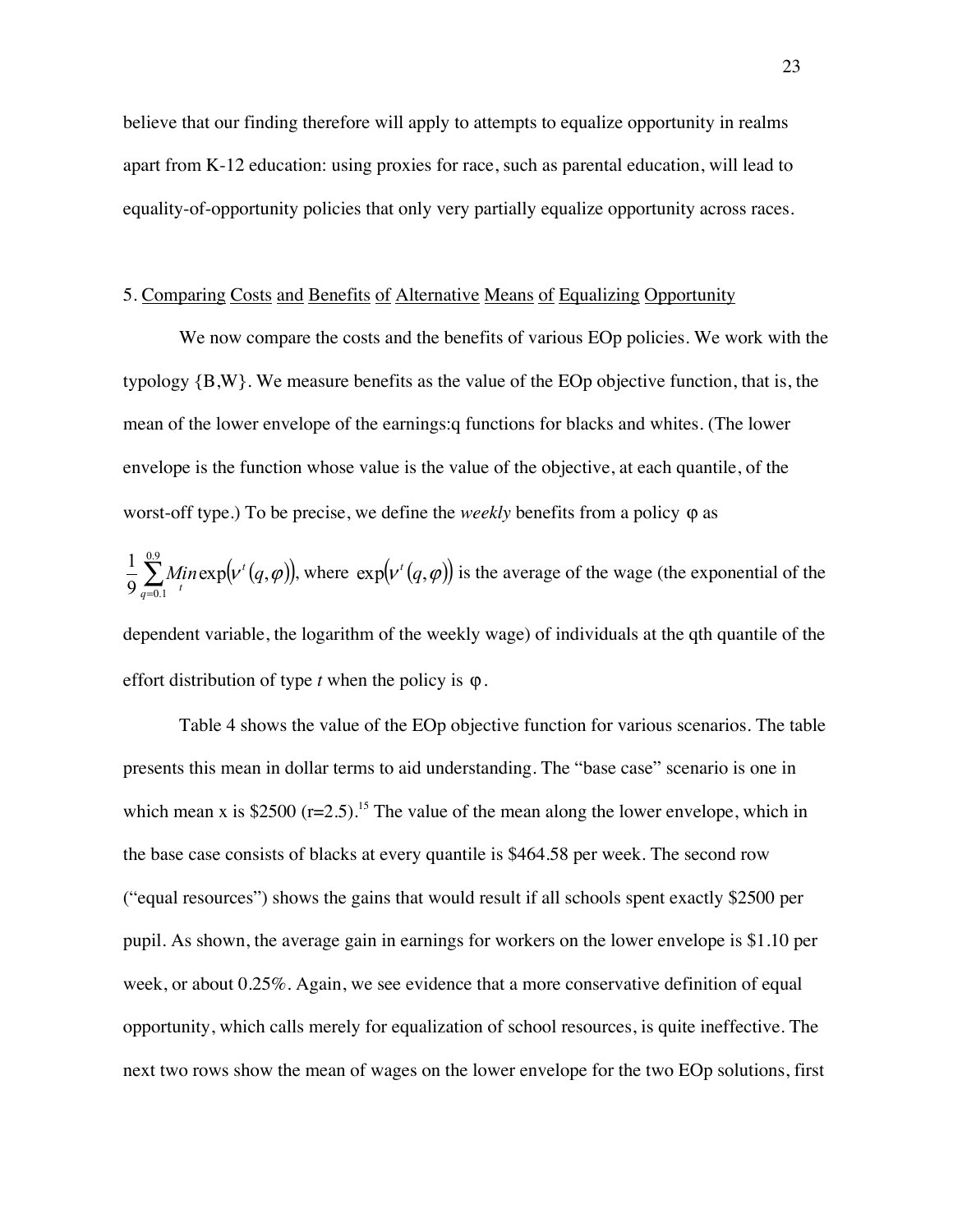where average spending is held constant at \$2500 per week, and then the cost-increasing intervention in which both types receive at least \$2500 per week. The gains in average earnings along the lower envelope are very large in both cases, between \$46 and \$66 per week, with increases in the average wage well over 10% above the base case.

We now ask a related question: what are the relative sizes of the costs of implementing the various programs? Starting from a base of \$2500 per pupil, equalizing spending at that level or implementing the EOp plan with mean spending r=2.5 have no impact on costs. Of course, even equalization of spending across schools, let alone the radical reallocation suggested by EOp with  $r=2.5$ , may not be politically feasible, since some types (whites, in the present analysis) face lower spending per pupil after the reallocation.

Consider next the cost of the EOp program with minimum spending of \$2500 per person of either type. To evaluate its cost per pupil, we assume that any change in spending occurs from kindergarten through the year in which the pupil leaves school, which is appropriate since our measure of spending per pupil is measured for the school district in which the student attended school. Using the empirical distribution of years of schooling, we then calculate the cumulative change in spending per pupil from kindergarten up to the year in which the student left school (or Grade 12 in the case of high school graduates). We convert all expenditures to their value in the year in which the student would have been in Grade 12, using a discount rate of 2.67%, which is the mean real interest rate between 1953 and 1997.<sup>16</sup>

The EOp plan increases the mean earnings along the lower envelope by \$65.79 per week. But the costs of achieving EOp in this way are extremely large: in terms of present value of spending in the year in which the person turns 18, the cost is over \$34500 per person. This figure is obtained by dividing total program cost by the number of people in the entire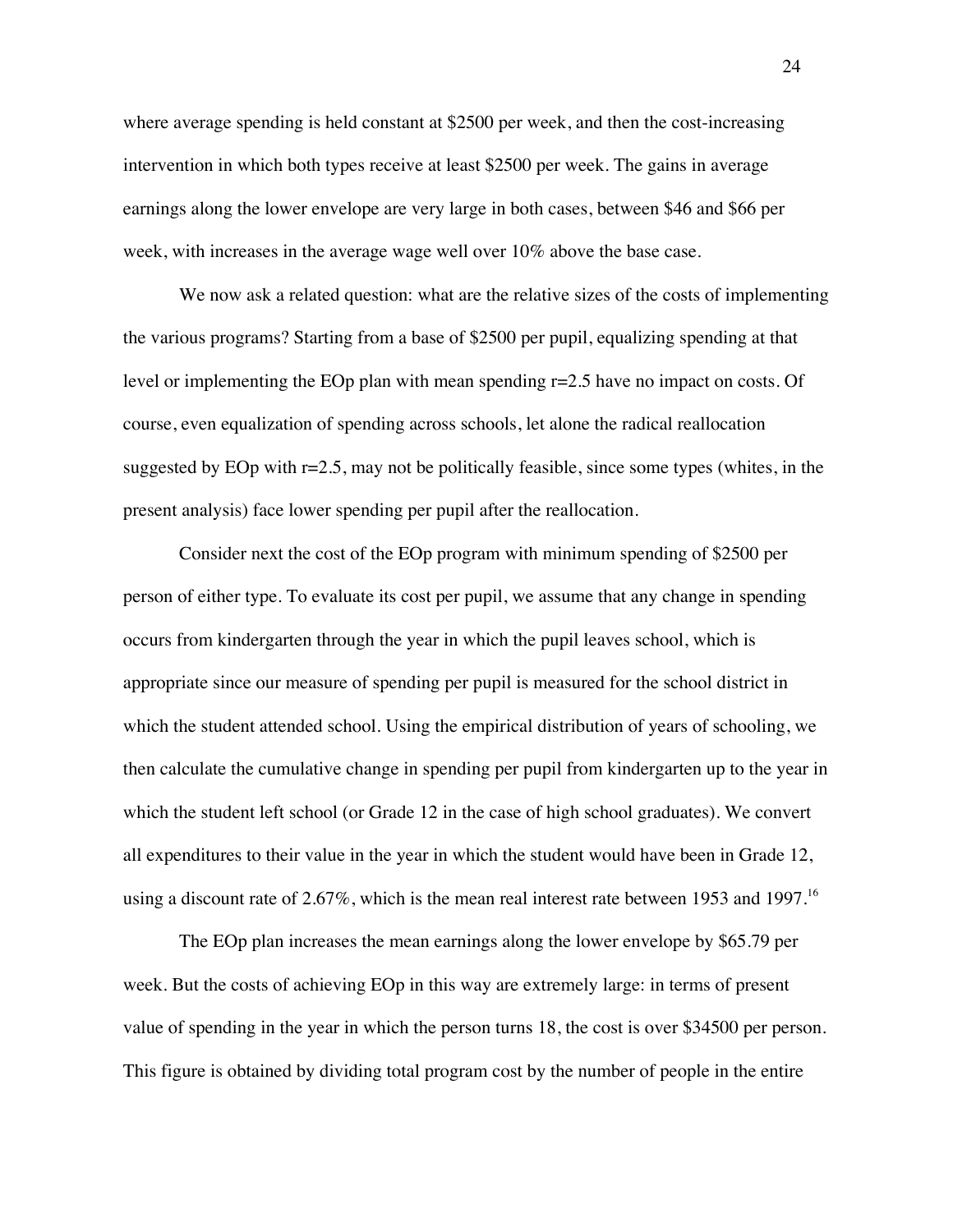population. All of this additional spending is directed toward blacks, who on average would receive an extra \$293,000 while in school. This is spread out over the entire population, bringing the cost down to roughly \$34500 per person.

Note that in Table 4 it is inappropriate to compare the costs and benefits directly since the costs are the present value of accumulated spending for all students in all grade levels, while our measure of benefit focuses on workers who are on the lower envelope only, and represents the gains during a typical week, rather than over the entire working lifetime. Clearly, though, both the benefits and the costs are sizeable. The predicted earnings gain works out to about \$3400 per year for each black worker assuming 52 weeks of work or paid vacation annually. If we think of this as an investment project, the upfront cost of \$293,000 per black would yield an annual payback of about 1.2%.

There are two reasons why the rate of return on increasing school expenditure through the EOp algorithm is relatively small. The first reason is that spending per pupil has a modest impact on students' subsequent earnings. The second reason is that under the "no-lose" EOp plan average spending rises dramatically. Furthermore, the value of the EOp objective at its optimum, viewed as a function of r (the per capita resource endowment), is a concave increasing function, and the ratio of this 'value function' (our 'benefit') to r is a convex, decreasing function. Therefore, the benefit-cost ratio of an EOp program that increases spending dramatically will be small. $^{17}$ 

## 6. Concluding Comments

We conclude by summarizing the most important policy implications of our analysis.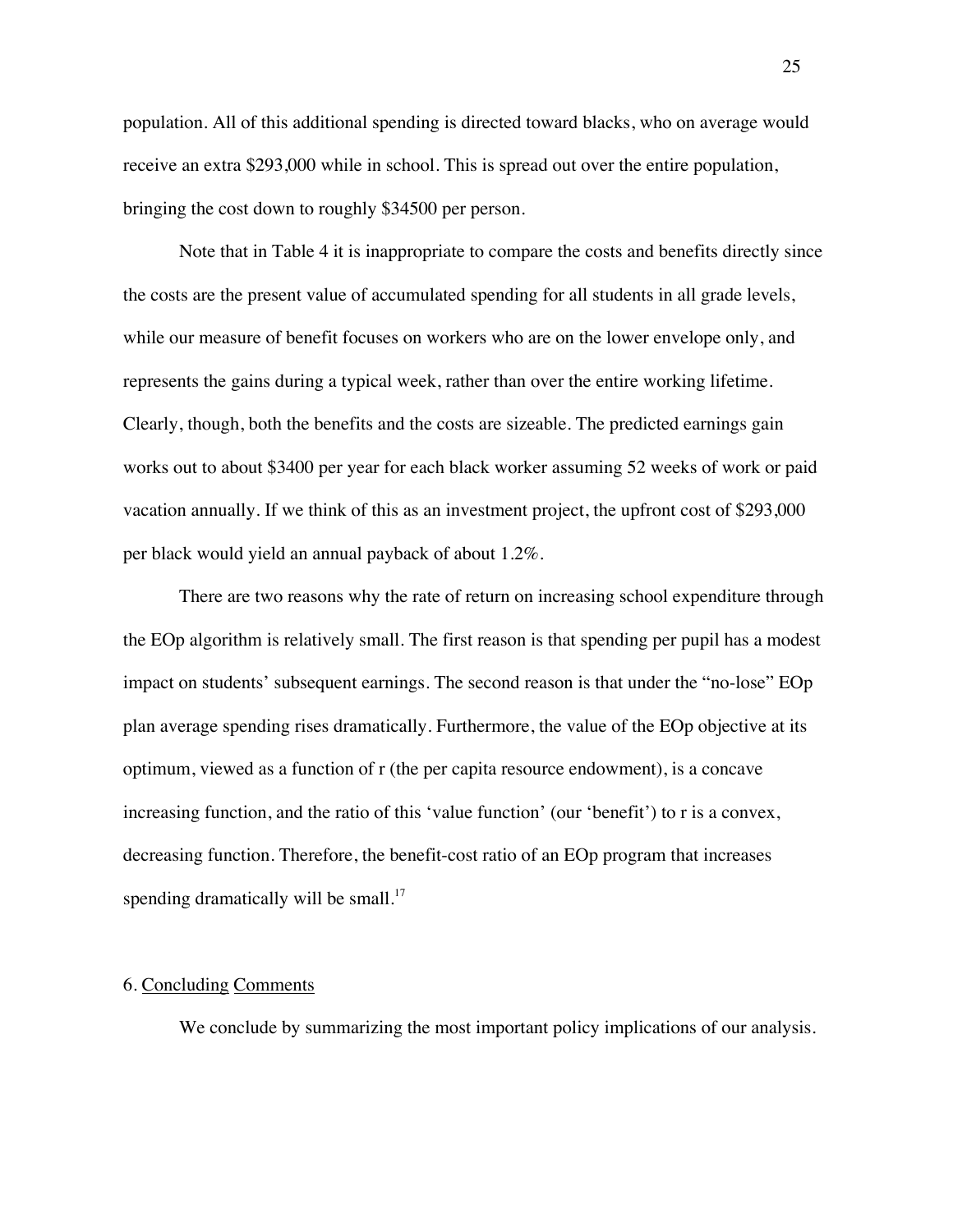First, even though court battles on educational finance have typically centered on the goal of equalizing spending across schools, our analysis suggests that this alone will do little to equalize opportunity, especially across races. The reason is that the impact of school spending on students' subsequent wages is rather modest compared to the racial gap in earnings. We estimate that full equalization of spending per pupil would increase the weekly earnings of workers along the lower envelope by only \$1.10 or about 0.2%. Notably, some of the more recent court cases have moved beyond a conservative "equal spending" credo to the notion of "adequacy", which calls for spending more on the students most in need.

Second, in order to equalize opportunity across races, government would have to reallocate spending radically. Our results vary depending on whether overall spending is held constant, or spending is increased such that no type experiences a decrease in school funding. In the first case, equalizing opportunity between races entails spending eighteen times as much on blacks as on whites. In the second case, nine times as much must be spent on blacks. These estimates are of course uncertain. However, we have directly controlled for statistical uncertainty by bootstrapping our estimates of optimal policy. We note that even the lower bound of our 95% confidence interval yields black/white spending ratios of eight and five, which similarly suggest that mere equalization of spending can accomplish little.

A key issue difficult to overcome is that we extrapolate well beyond the range of spending per pupil observed in our data. Our estimates may be too high because, in extrapolating so far, we are missing increasing returns to school expenditures. However, we note that Betts and Johnson (1997) use the large range of spending per pupil observed at the state level over the period 1920-1959 and do not find strong evidence of increasing returns to school resources, and in fact find some evidence of the opposite. Similarly, spending per pupil

26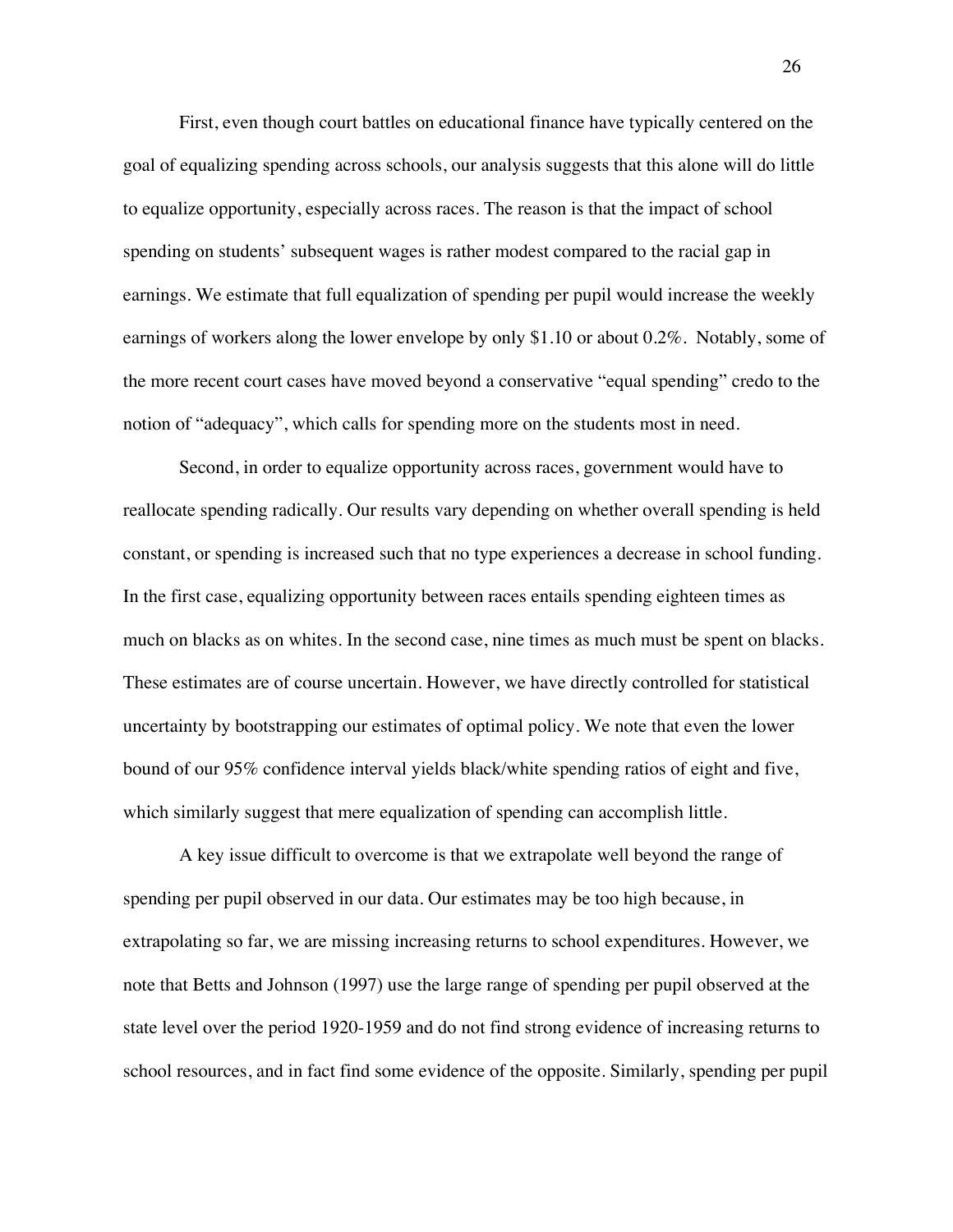has risen dramatically since an average of about \$2500 per pupil in 1968, our survey year, to about \$5600 per pupil in 1999-2000 nationally, and as high as \$9060 in the District of Columbia. <sup>18</sup> In spite of more than a doubling in spending nationally, and almost a quadrupling in D.C. relative to the national average in 1968, we know of no evidence of an "education miracle" over this period either nationally or in high spending areas such as D.C. and New Jersey. In other words, if there were strongly increasing returns in the education production function we should have seen these begin to emerge over time. Our central point remains: mere equalization in spending achieves little.

Third, we compared the costs of the EOp reforms with the annual payback measured by the increase in weekly earnings along our objective function. Under the EOp policy that holds spending constant, the cost is by definition zero but the benefits to workers along the lower envelope are substantial -- an increase in earnings of 10%. The political drawbacks of this zero-cost reallocation are clear: it is financed by reducing spending for whites. Such a reform is likely to be much less politically feasible than a more expensive one that guarantees that no student sees a reduction in school spending. Our second EOp policy sets a floor on spending per pupil for both races, and is predicted to achieve more, increasing weekly earnings of workers along the lower envelope by just over 14%. But the cost is about \$293,000 per black student, or about \$34,500 per student when distributed across all students.

Fourth, it matters enormously whether a program to equalize opportunity takes race into consideration. This insight is important given recent moves in California and Texas to eliminate race as a factor that is considered in university admissions. We found that a "colorblind" EOp program that equalizes opportunities between types of student differentiated only by parental education does almost nothing to change the distribution of blacks across earnings